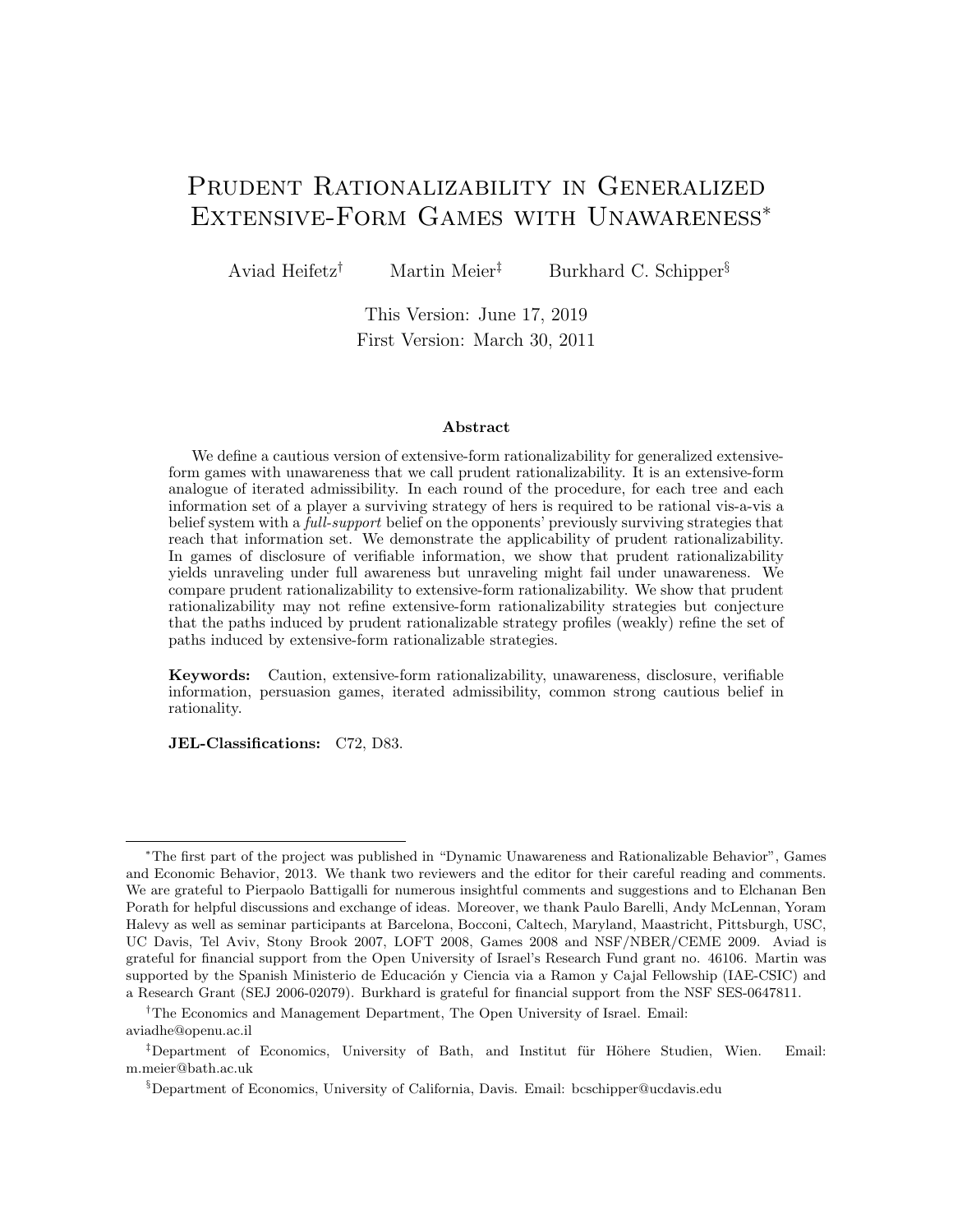### 1 Introduction

Recently various frameworks for modeling dynamic games with unawareness have been introduced (Halpern and Rego, 2014, Rego and Halpern, 2012, Feinberg, 2012, Grant and Quiggin, 2013, Heifetz, Meier, and Schipper, 2013, Schipper, 2018a, b; for a non-technical survey, see Schipper, 2014). While all of these frameworks are capable of modeling asymmetric awareness among players and endogenous dynamic change of awareness during play, the solution concepts proposed for these frameworks and thus the implicit behavioral or epistemic assumptions under unawareness differ. The solution concepts can be roughly divided into equilibrium notions (Halpern and Rego, 2014, Rego and Halpern, 2012, Feinberg, 2012, Grant and Quiggin, 2013, Ozbay, 2007, Filiz-Ozbay, 2012, Meier and Schipper, 2014) and rationalizability (Heifetz, Meier, and Schipper, 2013, Guarino, 2017, Schipper and Woo, 2019, Li and Schipper, 2018b, Schipper, 2018b, 2016, Perea, 2018a). As pointed out in Heifetz, Meier, and Schipper (2013) and Schipper (2018b), equilibrium notions that are mere extensions of the mathematical definitions of equilibrium in standard games to the more sophisticated frameworks with unawareness are problematic. Since awareness may change along the "equilibrium' path, behavior cannot be interpreted as a steady state. This is at odds with the common implicit equilibrium assumption of mutual knowledge of play. Where should mutual knowledge of play come from when it could not have been learned previously? In contrast, rationalizability does not feature this implicit assumption. It seeks to answer the question about what behavioral constraints are implied by higher order belief in the rationality.

Heifetz, Meier, and Schipper (2013) extended extensive-form rationalizability of Pearce (1984) and Battigalli (1997) to generalized extensive-form games with unawareness. It entails a notion of forward induction, a feature of special interest in dynamic games with unawareness: If a player raises another player's awareness of an action, then it is plausible to assume that latter player reasons why the other player made her aware of that action and what it would imply for future behavior. While in many games, extensive-form rationalizability yields interesting restrictions on behavior, in some applications (see for instance Section 5) it is too permissible on beliefs that players can hold. In particular, those beliefs do not feature any form of "caution" or "prudence". Sometimes this lack of constraints on beliefs does not permit ruling out strategies that could not be justified anymore even if only some tiny bit of caution is assumed.

The etymology of awareness reveals a deep connection between awareness and caution that serves as a conceptual motivation for considering caution in the context of limited awareness. "Aware" has its root in the Proto-Germanic "ga-waraz", where "waraz" means "wary" or "caution" and "ga" is an intensifying prefix. It appears to have entered the English language via the Old Saxon term "giwar" or German "gewahr" (which means to "perceive" or to "watch out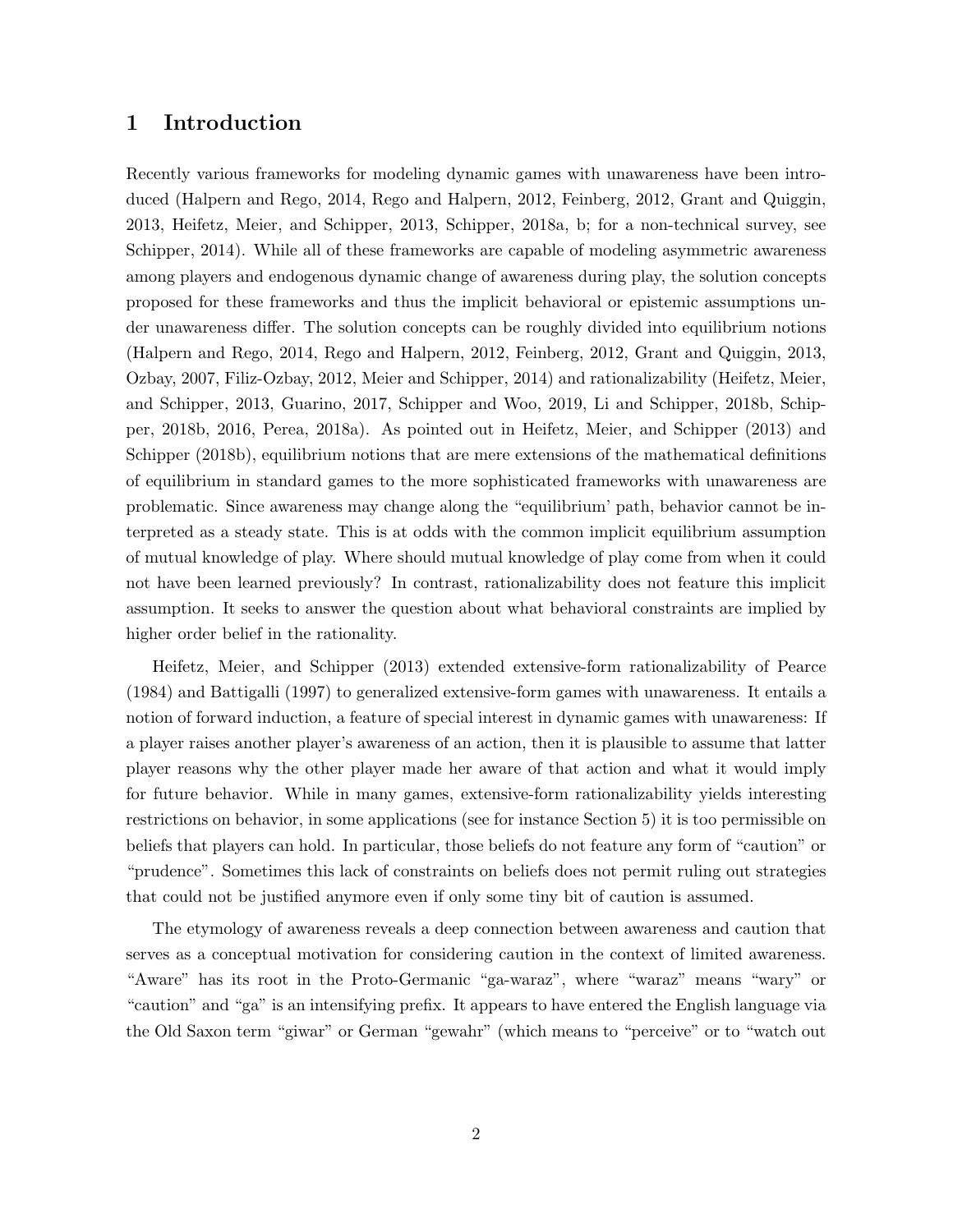for").<sup>1</sup> It suggests to us that it is rather natural to consider caution in the context of awareness. This is expressed quite eloquently in a report we received from an anonymous reviewer who writes "I see cautiousness as a natural assumption to impose, especially in iterative solution concepts, which–as opposed to equilibrium concepts– do not implicitly assume that a steady state of some learning process has been reached. In this sense, it is not easy to justify that players rule out strategies of the opponents. In fact, in the presence of unawareness, one could always argue that cautiousness is even more natural, as players realize that all the opponents' strategies could be in principle justified, even for reasons that are currently unclear (viz., due to the fact they are potentially unaware of some parts of the game)."

In this paper, we extend a notion of extensive-form rationalizability featuring some form of caution to generalized extensive-form games with unawareness. We call this solution concept prudent rationalizability. Like extensive-form rationalizability, at every information set, the active player looks for a best rationalization for the way this information set has been reached, and replies optimally to a belief over these best-rationalizable strategies. Yet, prudent rationalizability requires additionally that this belief has full-support on the opponents' (recursively defined) prudently-best-rationalizable strategies. In Theorem 1 we prove that prudent rationalizable strategies exist in every finite dynamic game with perfect recall, including generalized extensive-form games with unawareness as introduced by Heifetz, Meier, and Schipper (2013). The significance of having a rationalizability concept featuring caution for games with unawareness is that–as we have argued–it is natural in the context of limited awareness and that it facilitates interesting applications in which strategic revelation of awareness and information plays an important role.

In Section 5 we exemplify the attractiveness of prudent rationalizability in games with disclosure of verifiable information (see Grossman, 1981, Milgrom, 1981, Grossman and Hart, 1980, and Milgrom and Roberts, 1986; see Milgrom, 2008, for a review). Information unravels in these models. Typically, this is proved using sequential equilibrium while an informal intuition is provided with an inductive argument. We show that prudent rationalizability formalizes the inductive intuition and yields the unraveling result in the limit. Yet, since prudent rationalizability is an inductive definition, it also provides predictions for every finite level of mutual prudent belief in rationality. This has been useful in experiments. Li and Schipper (2018a) partially identify levels of rationing in experimental disclosure games using prudent rationalizability.

Full unraveling of information is somewhat unrealistic, though. In Section 5.2 we show that when unawareness is introduced into disclosure games, prudent rationalizability does not imply full information unraveling. Li and Schipper (2018b) find some support for this theoretical prediction in experimental disclosure games with unawareness. It demonstrates that in some

 $1$ https://www.etymonline.com/word/aware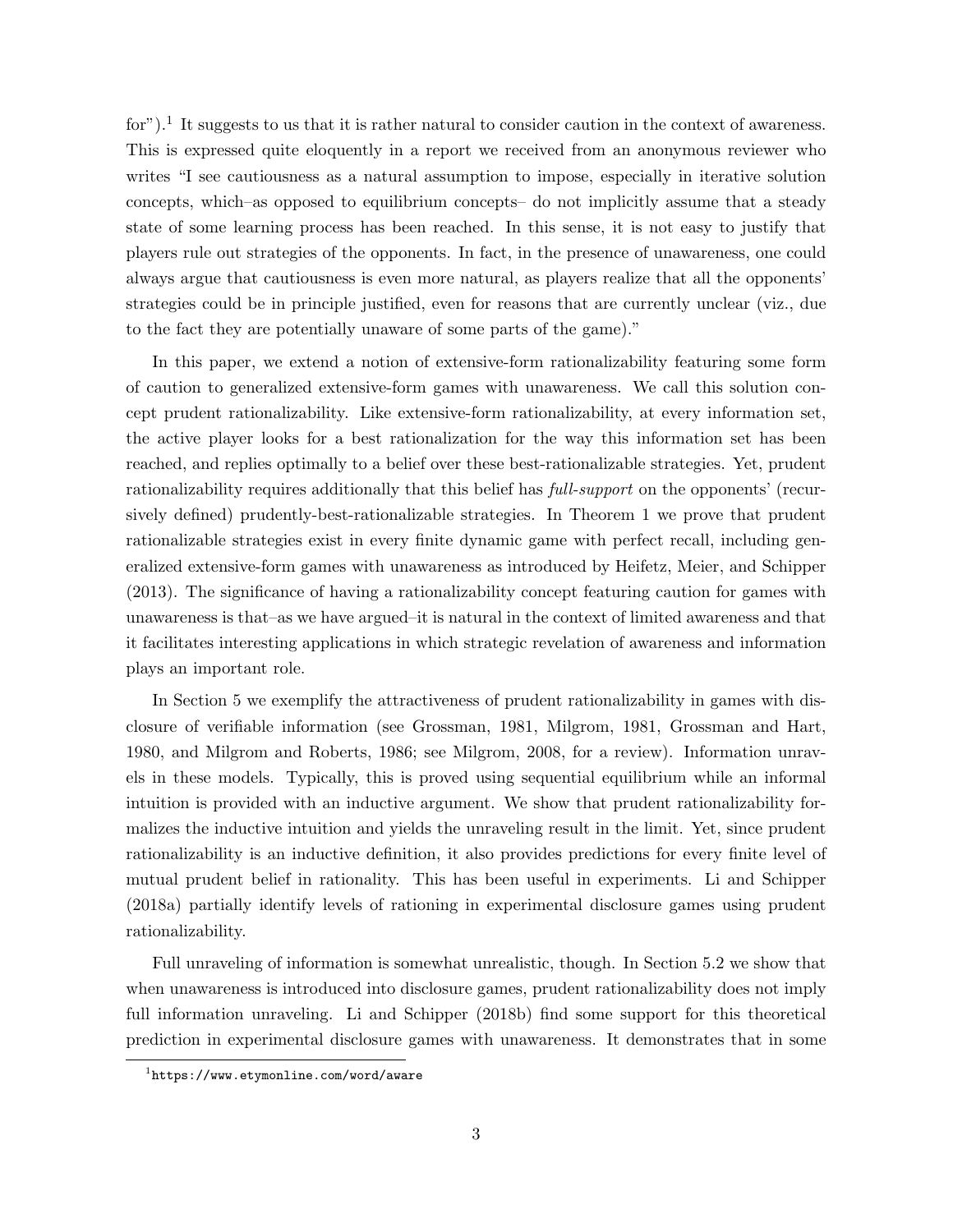games the presence or absence of unawareness may alter predictions dramatically. We also analyze a sender-receiver game with unawareness introduced by Ozbay (2007), and show that prudent rationalizability delivers the same prediction as does his equilibrium notion which incorporates forward-induction reasoning.

We believe that these two applications demonstrate the attractiveness of prudent rationalizability in dynamic games with unawareness. Indeed, in many games with unawareness prudent rationalizability rules out implausible extensive-form rationalizable strategies, with which a player makes an opponent aware of an action which the player would actually like the opponent to avoid, just because the player has a firm belief that the opponent would not take it (even if the opponent is indifferent between the revealed action and another one, of which she was aware also before); prudent rationalizability rules out such imprudent behavior.

Schipper and Woo (2019) apply theoretical insights of prudent rationalizability in disclosure games to electorial campaigning in which voters may not be aware of all political issues spanning the multi-dimensional policy space. Candidates campaign for votes by targeting messages to voters that raise political issues and disclose some information about the candidate's agenda. They show that political competition, microtargeting of voters, negative campaigning, and the political reasoning capabilities of voters entailed in forward induction of prudent rationalizability all play a role for unraveling in electoral campaigns.

Prudent rationalizability is not really new. Already Pearce (1984) presents a notion of cautious extensive-form rationalizability that differs from ours in several respects and which he himself did not find satisfactory; see Section 4.3 for an example and further discussion. Brandenburger and Friedenberg (2007) study iterated weak dominance on the tree, a notion of conditional dominance à la Shimoji and Watson (1994) but featuring admissibility. They consider the associated normal-form and normal-form information sets associated with information sets in the tree. Strategies are eliminated iteratively when they are weakly dominated conditional on these normal-form information sets. They observe that iterated conditional weak dominance is equivalent to iterated (unconditional) weak dominance in the associated normal-form game. Prudent rationalizability is equivalent to iterated conditional weak dominance if instead of our local notion of optimizing over actions at information sets, optimizing over strategy-replacements at information sets is used. Meier and Schipper (2012) show these results formally for generalized extensive-form games with unawareness. They also show that in games with unawareness the relationship between prudent rationalizability and iterated weak dominance is more subtle. Games with unawareness consist of several normal-forms, one for each awareness level. In order to consider the awareness levels of players when eliminating strategies it is still necessary to condition on the appropriate normal-form when eliminating strategies by weak dominance.

We choose to define prudent rationalizability rather than using iterative elimination of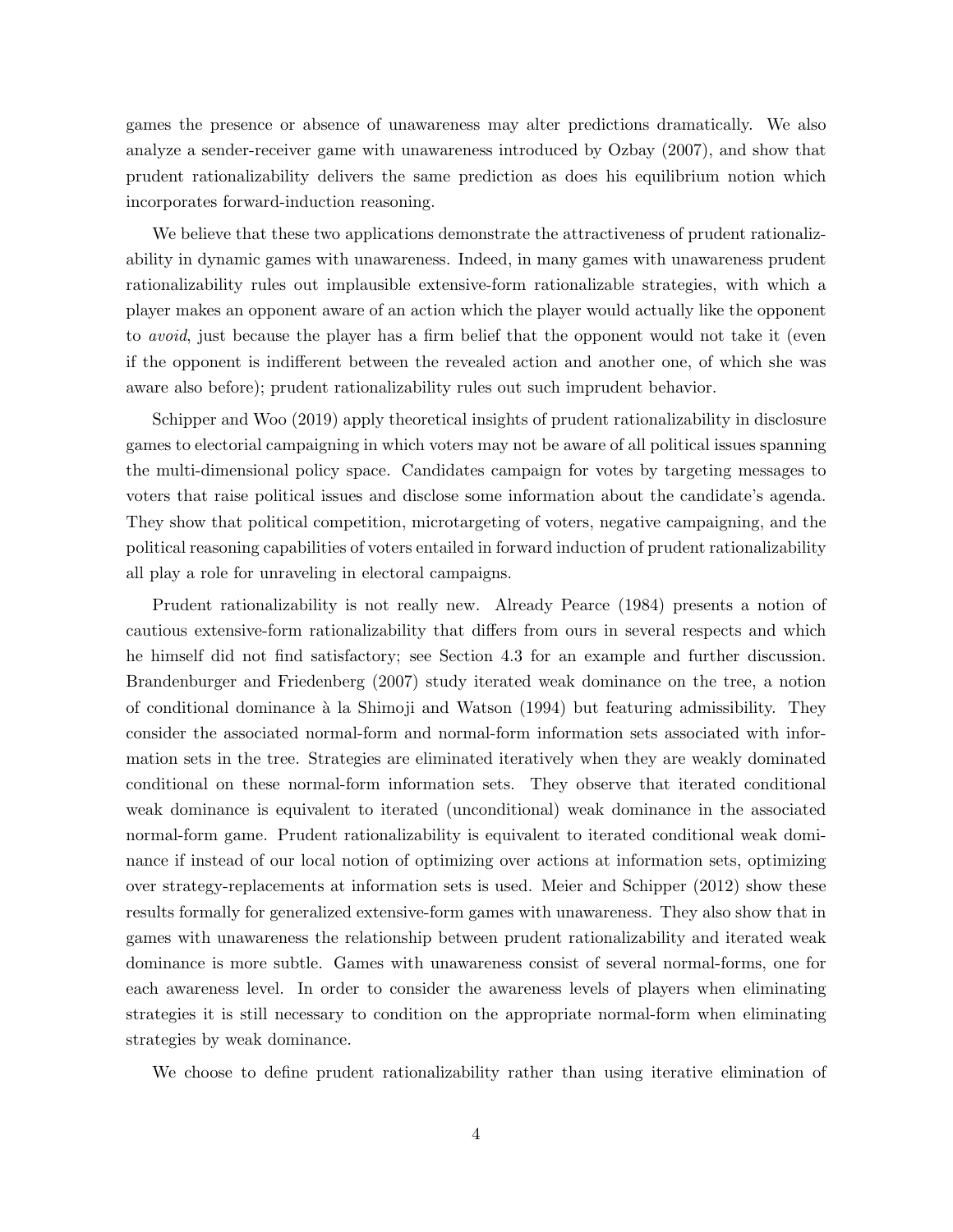weakly dominated strategies in the associated normal-form because our primary purpose is to apply it to dynamic games with unawareness for which–as we just mentioned–the associated normal-form is more involved. It also allows us to compare prudent rationalizability directly to extensive-form rationalizability. Finally, prudent rationalizability is a solution concept for dynamic games, while iterative admissibility applies to the normal-form, a static concept. For "aesthetic" reasons, we prefer dynamic solution concepts for dynamic games. Moreover, we simply do not know yet to what extent it is justified to invoke the invariance axiom suggested in the literature on strategic stability for generalized games with unawareness.

In static games, iterated admissibility is a refinement of rationalizability. In the latter solution concept, at every round of elimination a player's strategy survives only if it is a best response to some belief over the opponents' strategies which survived the previous rounds, while in the former a strategy survives only if it is a best response to such a *full-support* belief, which does not completely exclude any strategy of the other players that has not been thus far eliminated. This follows from Pearce (1984, Lemma 4). In this paper we are concerned with the connection between the counterparts of these two notions in *dynamic games*, namely extensive-form rationalizability and prudent rationalizability.

Extensive-form rationalizability is particularly interesting because it may be used to refine the notion of sequential equilibrium (Pearce, 1984). Moreover, in generic perfect-information games, extensive-form rationalizability induces the unique backward-induction path (Reny, 1992, Battigalli, 1997, Chen and Micali, 2013, Heifetz and Perea, 2015, Perea, 2018b), even though the extensive-form rationalizable strategies may be distinct from the backward-induction strategies (Reny, 1992). Moreover, extensive-form rationalizability has a transparent epistemic characterization by common strong belief in rationality (Battigalli and Siniscalchi, 2002), a characterization that has recently been extended to dynamic games with unawareness (Guarino, 2017).

While in games in normal-form every iterative admissible strategy is also rationalizable, a similar inclusion does not obtain in dynamic games: In Section 4 we present an example of a game in which a player's set of prudent rationalizable strategies is not a subset of her extensiveform rationalizable strategies but is rather *disjoint* from it. Nevertheless, we conjecture that inclusion does obtain in terms of *outcomes*. That is, we conjecture that the set of paths induced by prudent rationalizable strategy profiles is always contained in the set of paths induced by extensive-form rationalizable strategy profiles. Our examples illustrating the relationship between extensive-form rationalizability and prudent rationalizability should be of interest to the game theory community independent of its application to games with unawareness.<sup>2</sup>

<sup>&</sup>lt;sup>2</sup>In fact, an anonymous reviewer remarked that our paper carries out two distinct exercises simultaneously. On one hand, we illustrate the tension between cautiousness and forward induction. On the other hand, we combine this with unawareness. In an earlier working paper version, we separated these two objectives into different sections. Yet, we believe that the current exposition conveys more faithfully our motivation for prudent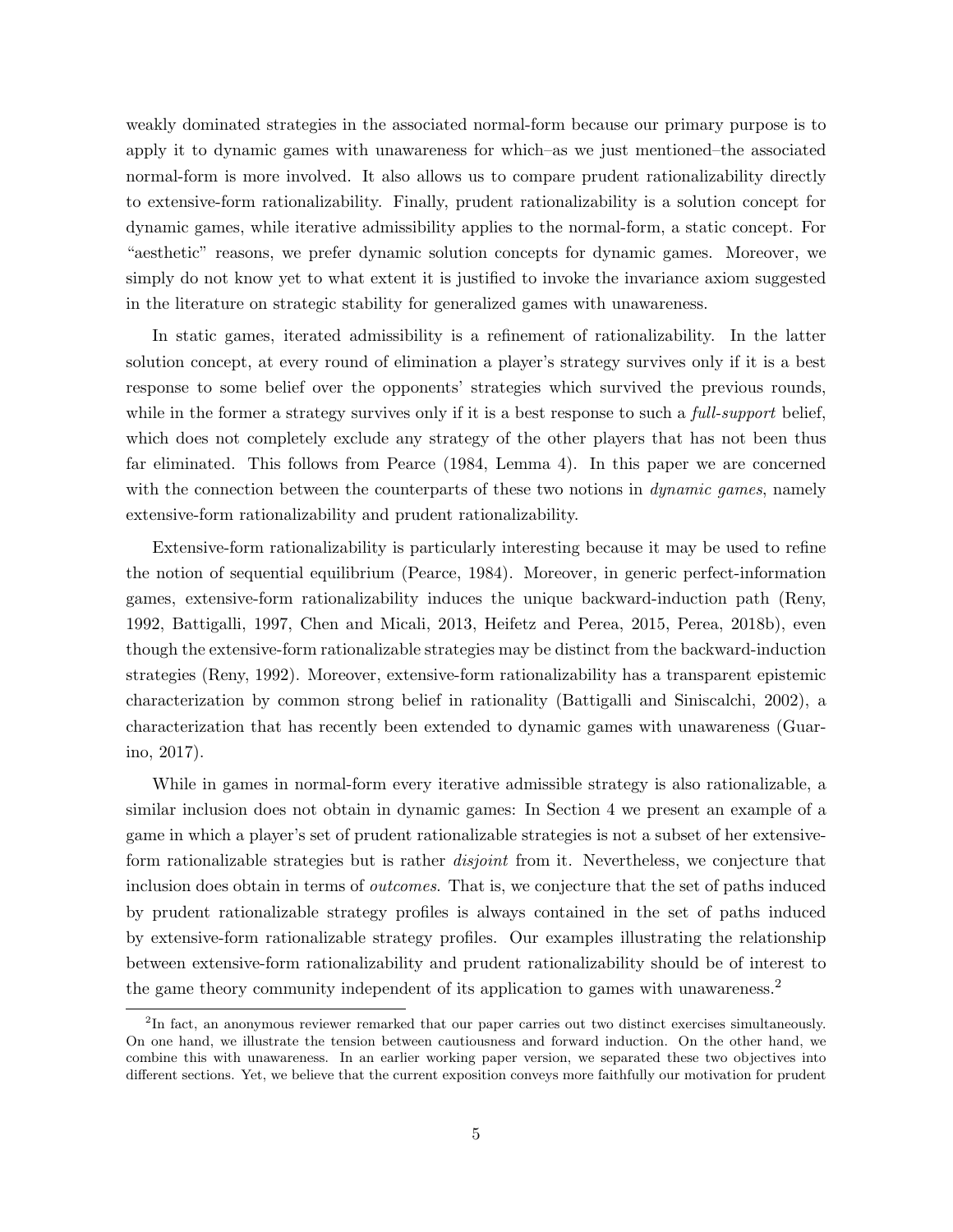The paper is organized as follows: After outlining in Section 2 generalized extensive-form games with unawareness as introduced in Heifetz, Meier, and Schipper (2013), we present the definition of prudent rationalizability in Section 3, prove existence, and also demonstrate its refining power with an example. Next, we explore in Section 4 the properties of prudent rationalizability by comparing it with extensive-form rationalizability. In Section 5 we demonstrate the applicability of prudent rationalizability by applying it to games of disclosure of verifiable information both with full awareness and under unawareness. Finally, we conclude with further discussions in Section 6. All proofs are relegated to the appendix.

### 2 Generalized Extensive-form Games with Unawareness

In this section, we outline generalized extensive-form games with unawareness as introduced in Heifetz, Meier, and Schipper (2013). To define a generalized extensive-form game Γ, consider first, as a building block, a finite game tree with perfect information and simultaneous moves with a set of players I, a set of decision nodes  $N_0$ , active players  $I_n$  at node n with finite action sets  $A_n^i$  of player  $i \in I_n$  (for  $n \in N_0$ ), chance nodes  $C_0$ , and terminal nodes  $Z_0$  with a payoff vector  $(p_i^z)_{i\in I} \in \mathbb{R}^I$  for the players for every  $z \in Z_0$ . The nodes  $\bar{N}_0 = N_0 \cup C_0 \cup Z_0$  constitute a tree, i.e., they are partially ordered by a precedence relation  $\lt$  with which  $(\bar{N}_0, \lt)$  is an arborescence (that is, the predecessors of each node in  $\bar{N}_0$  are totally ordered by  $\leq$ ), for each decision node  $n \in N_0$  there is a bijection  $\psi_n$  between the action profiles  $\prod_{i \in I_n} A_n^i$  at n and n's immediate successors, and there is a unique node in  $\bar{N}_0$  with no predecessors – the root of the tree.

Consider now a family **T** of subtrees of  $\bar{N}_0$ . A subtree is defined by a subset of nodes  $\bar{N}'_0 \subseteq \bar{N}_0$  for which  $(\bar{N}'_0, \leq)$  is also a tree (i.e., an arborescence in which a unique node has no predecessors). For two subtrees  $T', T'' \in T$  we write  $T' \preceq T''$  to signify that the nodes of  $T'$ constitute a subset of the nodes of  $T''$ .

One of the trees  $T_1 \in \mathbf{T}$  is meant to represent the modeler's view of the paths of play that are *objectively* feasible. Each other tree  $T \in \mathbf{T}$  represents the feasible paths of play as subjectively viewed by some player at some node in  $T_1$ ; or as the frame of mind attributed to the player at some node of  $T_1$  by another player (or even by the same player at a later stage of the game, after her awareness regarding the feasible paths has evolved), whose own frame of mind regarding the feasible paths is represented by yet another  $T' \in \mathbf{T}$ ; and so forth.

Denote by  $N_i^T$  the set of nodes in which player  $i \in I$  is active in the tree  $T \in \mathbf{T}$ , and by  $N_i = \bigcup_{T \in \mathbf{T}} N_i^T.$ 

We require three properties:

rationalizability in games with unawareness.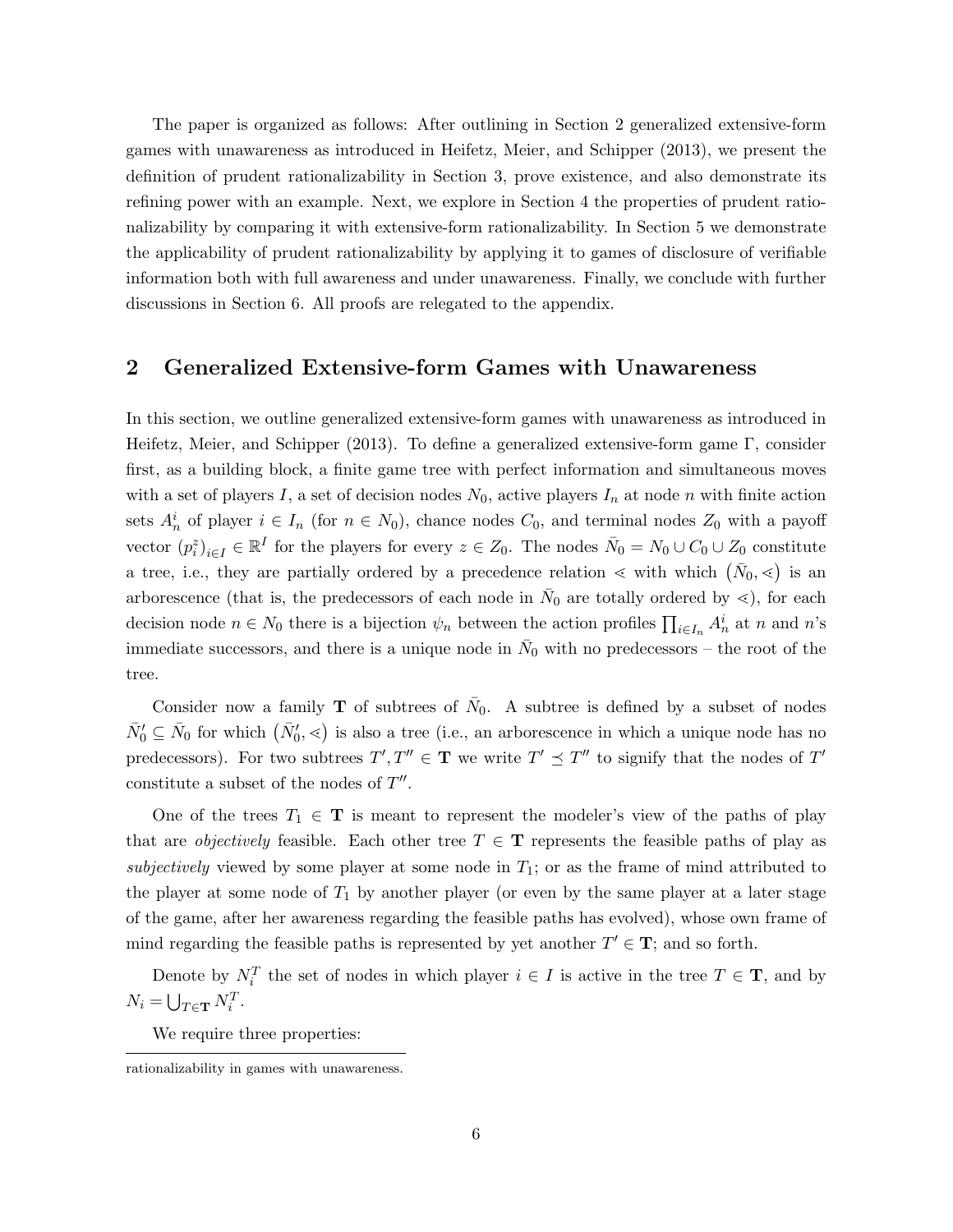- 1. All the terminal nodes in each tree  $T \in \mathbf{T}$  are in  $Z_0$ .
- 2. For every tree  $T \in \mathbf{T}$ , every node  $n \in T$ , and every active player  $i \in I_n$  there exists a nonempty subset of actions  $A_n^{i,T} \subseteq A_n^i$  such that  $\psi_n$  maps the action profiles  $A_n^T =$  $\prod_{i\in I_n} A_n^{i,T}$  bijectively onto n's successors in T.
- 3. For any player  $i \in I$ , if for two decision nodes  $n, n' \in N_i^T$  (i.e.,  $i \in I_n \cap I_{n'}$ ) it is the case that  $A_n^i \cap A_{n'}^i \neq \emptyset$ , then  $A_n^i = A_{n'}^i$ .

See Heifetz, Meier, and Schipper (2013) for a discussion of these properties.

Within the family **T** of subtrees of  $\bar{N}_0$ , some nodes n appear in several trees  $T \in \mathbf{T}$ . In what follows, we will need to designate explicitly these different appearances of such nodes  $n$ as distinct entities. To this effect, in each tree  $T \in \mathbf{T}$  label by  $n_T$  the copy in T of the node  $n \in \bar{N}_0$  whenever the copy of n is part of the tree T, with the caveat that if the move  $a_n \in A_n^T$ leads from *n* to *n'*, then  $a_n$  leads also from the copy  $n_T$  to the copy  $n_T'$ . Denote by N the union of all decision nodes in all trees  $T \in \mathbf{T}$ , by C the union of all chance nodes, by Z the union of terminal nodes, and by  $\overline{N} = N \cup C \cup Z$  (copies  $n_T$  of a given node n in different subtrees T are distinct from one another, so that  $\overline{N}$  is a disjoint union of sets of nodes).

In what follows, when referring to a node in  $\bar{N}$  we will typically avoid the subscript T when no confusion may arise. For a node  $n \in \overline{N}$  we denote by  $T_n$  the tree containing n.

Information and awareness of players is modelled with information sets. We allow that the information set at node n in tree T may be in a lower tree. This feature differs from standard extensive-form games. Formally, for each decision node  $n \in N$ , define for each active player  $i \in I_n$  a nonempty information set  $\pi_i(n)$  with the following properties:

- I0 Confinement:  $\pi_i(n) \subseteq T$  for some tree T.
- I1 No-delusion given the awareness level: If  $\pi_i(n) \subseteq T_n$ , then  $n \in \pi_i(n)$ .
- I2 Introspection: If  $n' \in \pi_i(n)$ , then  $\pi_i(n') = \pi_i(n)$ .
- I3 No divining of currently unimaginable paths, no expectation to forget currently conceivable paths: If  $n' \in \pi_i$   $(n) \subseteq T'$  (where  $T' \in \mathbf{T}$  is a tree) and there is a path  $n', \ldots, n'' \in T'$ such that  $i \in I_{n'} \cap I_{n''}$ , then  $\pi_i(n'') \subseteq T'$ .
- I4 No imaginary actions: If  $n' \in \pi_i(n)$ , then  $A_{n'}^i \subseteq A_n^i$ .
- I5 Distinct action names in disjoint information sets: For a subtree T, if  $n, n' \in T$  and  $A_n^i = A_{n'}^i$ , then  $\pi_i(n') = \pi_i(n)$ .
- I6 Perfect recall: Suppose that player i is active in two distinct nodes  $n_1$  and  $n_k$ , and there is a path  $n_1, n_2, ..., n_k$  such that at  $n_1$  player i takes the action  $a_i$ . If  $n' \in \pi_i(n_k)$ , then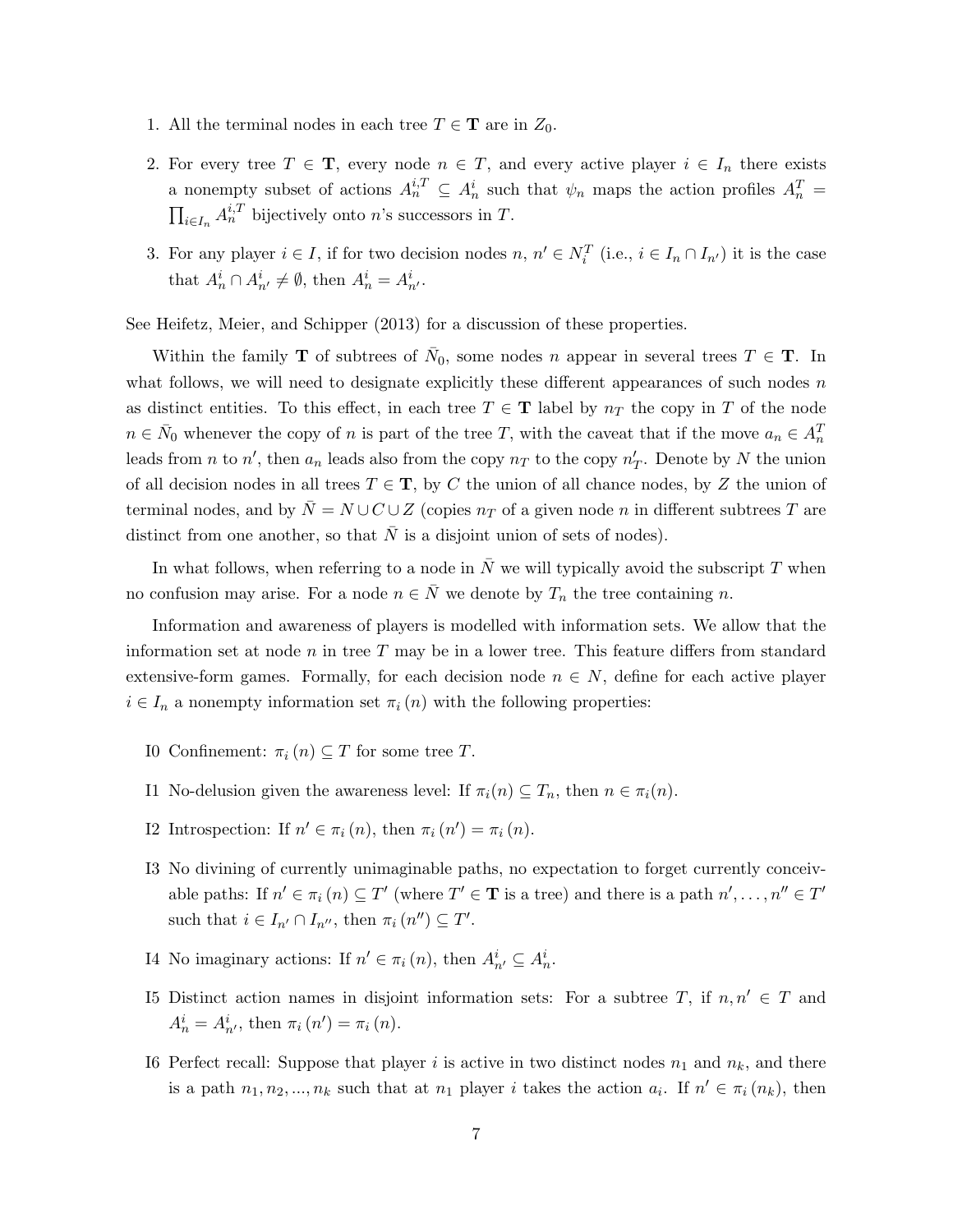there exists a node  $n'_1 \neq n'$  and a path  $n'_1, n'_2, ..., n'_\ell = n'$  such that  $\pi_i(n'_1) = \pi_i(n_1)$  and at  $n'_1$  player *i* takes the action  $a_i$ .

We refer to Heifetz, Meier, and Schipper (2013) for illustrations and discussions of these properties.

We denote by  $H_i$  the set of i's information sets in all trees. For an information set  $h_i \in H_i$ , we denote by  $T_{h_i}$  the tree containing  $h_i$ . For two information sets  $h_i, h'_i$  in a given tree T, we say that  $h_i$  precedes  $h'_i$  (or that  $h'_i$  succeeds  $h_i$ ) if for every  $n' \in h'_i$  there is a path  $n, ..., n'$  in T such that  $n \in h_i$ . We denote  $h_i \leadsto h'_i$ .

If  $n \in h_i$  we write also  $A_{h_i}$  for  $A_n^i$ .

Above properties (in particular the perfect recall property I6) guarantee that with the precedence relation  $\rightsquigarrow$  player i's information sets  $H_i$  form an arborescence: For every information set  $h'_i \in H_i$ , the information sets preceding it  $\{h_i \in H_i : h_i \leadsto h'_i\}$  are totally ordered by  $\leadsto$ .

For trees  $T, T' \in \mathbf{T}$  we let  $T \rightarrowtail T'$  whenever for some node  $n \in T$  and some player  $i \in I_n$  it is the case that  $\pi_i(n) \subseteq T'$ . We denote by  $\hookrightarrow$  the transitive closure of  $\rightarrow$ . That is,  $T \hookrightarrow T''$  if and only if there is a sequence of trees  $T, T', \ldots, T'' \in \mathbf{T}$  satisfying  $T \rightarrowtail T' \rightarrowtail \cdots \rightarrowtail T''$ .

A generalized extensive-form game  $\Gamma$  consists of a partially ordered set **T** of subtrees of a tree  $\bar{N}_0$  satisfying properties 1-3 above, along with information sets  $\pi_i(n)$  for every  $n \in T$ ,  $T \in \mathbf{T}$  and  $i \in I_n$ , satisfying properties I0-I6 above.

For every tree  $T \in \mathbf{T}$ , the T-partial game is the partially ordered set of trees including T and all trees T' in  $\Gamma$  satisfying  $T \hookrightarrow T'$ , with information sets as defined in  $\Gamma$ . A T-partial game is a generalized game, i.e., it satisfies all properties 1-3 and I0-I6.

We denote by  $H_i^T$  the set of *i*'s information sets in the T-partial game.

A (pure) strategy

$$
s_i \in S_i := \prod_{h_i \in H_i} A_{h_i}
$$

for player i specifies an action of player i at each of her information sets  $h_i \in H_i$ . Denote by

$$
S=\prod_{j\in I}S_j\ \ \text{and}\ \ S_{-i}=\prod_{j\in I\backslash\{i\}}S_j
$$

the set of strategy profiles and the set of strategy profile of player i's opponents, respectively, in the generalized extensive-form game.

If  $s_i = (a_{h_i})_{h_i \in H_i} \in S_i$ , we denote by

$$
s_i(h_i) = a_{h_i}
$$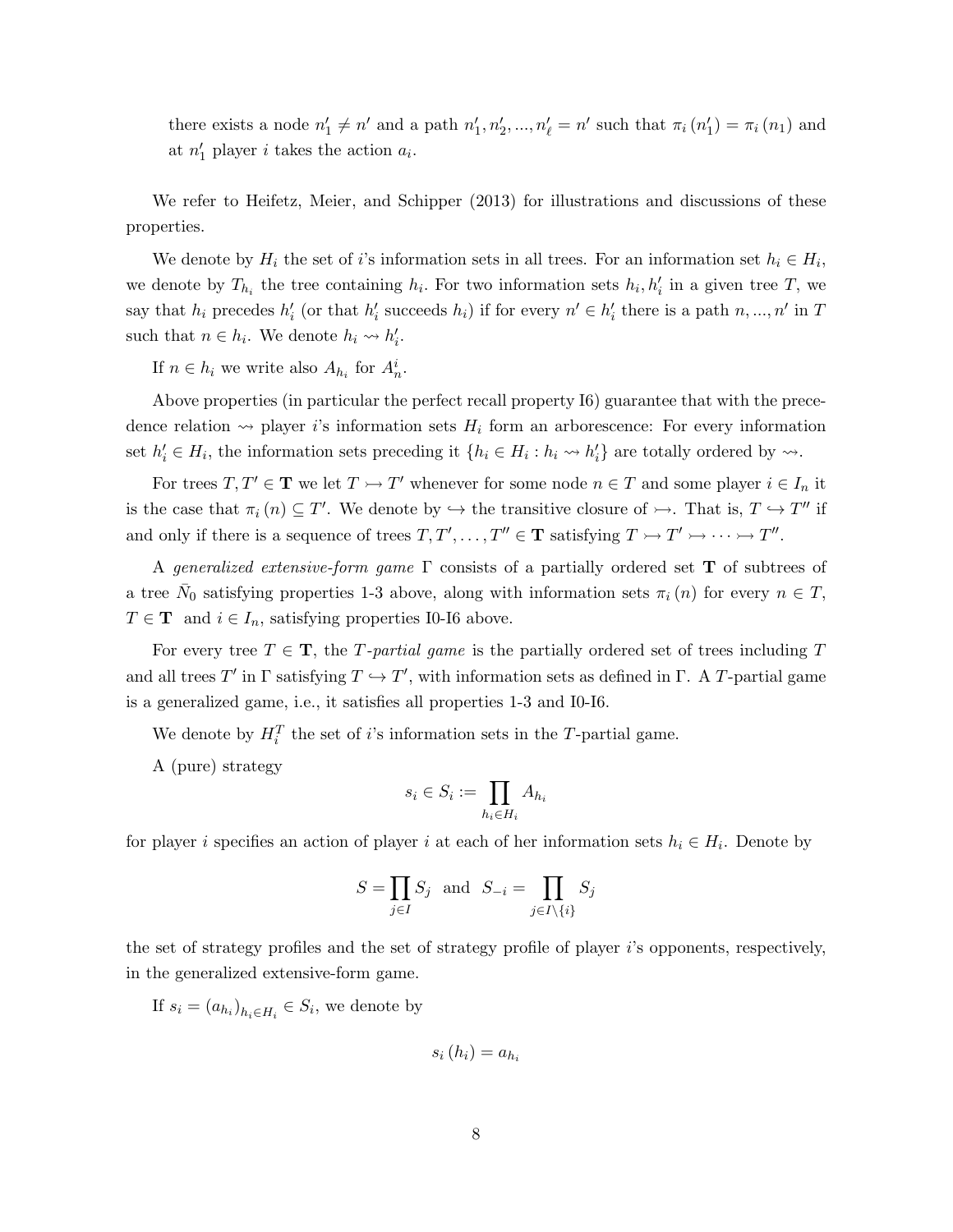the player's action at the information set  $h_i$ .

With the strategy  $s_i$ , at node  $n \in N_i$  define the player's action at n to be  $s_i(\pi_i(n))$ . Thus, the strategy  $s_i$  specifies what player i does at each of her active nodes  $n \in N_i$ , both in case  $n \in \pi_i(n)$  and in case  $\pi_i(n)$  is a subset of nodes of a tree which is distinct from the tree  $T_n$  to which  $n$  belongs.

For a strategy  $s_i \in S_i$  and a tree  $T \in \mathbf{T}$ , we denote by  $s_i^T$  the strategy in the T-partial game induced by  $s_i$  (i.e.,  $s_i^T(h_i) = s_i(h_i)$  for every information set  $h_i$  of player i in the T-partial game). If  $R_i \subseteq S_i$  is some set of strategies of player i, denote by  $R_i^T$  the set of strategies induced by  $R_i$  in the T-partial game. The set of i's strategies in the T-partial game is thus denoted by  $S_i^T$ . Denote by  $S^T = \prod_{j \in I} S_j^T$  the set of strategy profiles in the T-partial game. Similarly, denote by  $S_{-i}^T = \prod_{j\in I\setminus\{i\}} S_j^T$  the set of strategy profiles of player *i*'s opponents in the T-partial game.

We say that a strategy profile  $s = (s_j)_{j \in I} \in S$  reaches a node  $n \in T$  if the players' actions  $s_j^T(\pi_j(n'))_{j\in I_{n'}}$  and nature's moves in the nodes  $n' \in T$  lead to n with a positive probability. Notice that by property (I4) ("no imaginary actions"),  $s_j^T(\pi_j(n'))_{j\in I}$  is indeed well defined: even if  $\pi_j(n') \notin T$  for some  $n' \in T$ , the action profile  $s_j^T(\pi_j(n'))_{j \in I_{n'}}$  is an action profile which is actually available in T to the active players  $j \in I_{n'}$  at n'. We say that a strategy profile  $s \in S$ reaches the information set  $h_i \in H_i$  if s reaches some node  $n \in h_i$ . We say that the strategy  $s_i \in S_i$  reaches the information set  $h_i$  if there is a strategy profile  $s_{-i} \in S_{-i}$  of the other players such that the strategy profile  $(s_i, s_{-i})$  reaches  $h_i$ . Otherwise, we say that the information set  $h_i$  is excluded by the strategy  $s_i$ . Similarly, we say that the strategy profile  $s_{-i} \in S_{-i}$  reaches the information set  $h_i$  if there exists a strategy  $s_i \in S_i$  such that the strategy profile  $(s_i, s_{-i})$ reaches  $h_i$ .

As it is the case also in standard games, for every given node, a given strategy profile of the players induces a distribution over terminal nodes in each tree, and hence an expected payoff for each player in the tree.

So far, we outlined generalized extensive-form games with unawareness. See Heifetz, Meier, and Schipper (2013) and Schipper (2018a) for further discussions of the underlying modelling assumptions.

### 3 Prudent Rationalizability

In this section, we present the solution concept, prudent rationalizability.

A belief system of player i

$$
b_i = (b_i (h_i))_{h_i \in H_i} \in \prod_{h_i \in H_i} \Delta \left( S_{-i}^{T_{h_i}} \right)
$$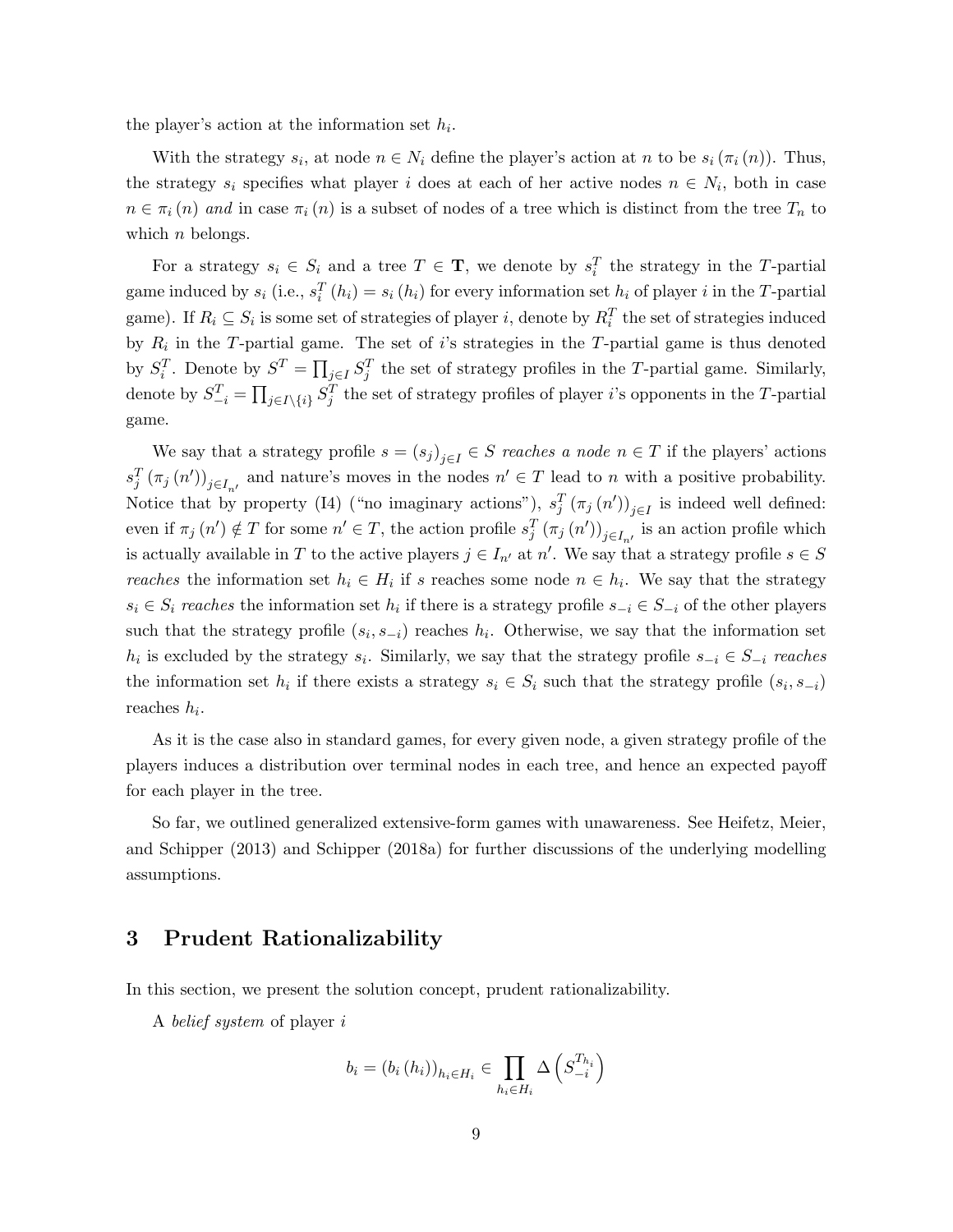is a profile of beliefs - a belief  $b_i(h_i) \in \Delta\left(S_{-i}^{T_{h_i}}\right)$  about the other players' strategies in the  $T_{h_i}$ -partial game, for each information set  $h_i \in H_i$ , with the following properties

- $b_i(h_i)$  reaches  $h_i$ , i.e.,  $b_i(h_i)$  assigns probability 1 to the set of strategy profiles of the other players that reach  $h_i$ .
- If  $h_i$  precedes  $h'_i$  ( $h_i \leadsto h'_i$ ) then  $b_i(h'_i)$  is derived from  $b_i(h_i)$  by conditioning whenever possible on the set of opponents' (partial) strategy profiles that reach  $h'_i$ .

Denote by  $B_i$  the set of player i's belief systems.

For a belief system  $b_i \in B_i$ , a strategy  $s_i \in S_i$  and an information set  $h_i \in H_i$ , define player i's expected payoff at  $h_i$  to be the expected payoff for player i in  $T_{h_i}$  given  $b_i(h_i)$ , the actions prescribed by  $s_i$  at  $h_i$  and its successors, assuming that  $h_i$  has been reached.

We say that with the belief system  $b_i$  and the strategy  $s_i$  player i is rational at the information set  $h_i \in H_i$  if there exists no action  $a'_{h_i} \in A_{h_i}$  such that only replacing the action  $s_i(h_i)$ by  $a'_{h_i}$  results in a new strategy  $s'_i$  which yields player i a higher expected payoff at  $h_i$  given the belief  $b_i(h_i)$  on the other players' strategies  $S_{-i}^{T_{h_i}}$ . Note that this is a "local" notion of optimizing over actions available at the information rather than optimizing over entire continuation strategies (i.e., replacement strategies) at the information set.<sup>3</sup>

#### Definition 1 (Prudent rationalizability in generalized extensive-form games) Let

$$
\bar{S}_i^0 = S_i.
$$

For  $k \geq 1$  define inductively

$$
\bar{B}_i^k = \left\{ \begin{aligned} &\text{for every information set } h_i, \text{ if there exists some profile} \\ &b_i \in B_i: \begin{cases} s_{-i} \in \bar{S}_{-i}^{k-1} = \prod_{j \neq i} \bar{S}_j^{k-1} \text{ of the other players' strategies} \\ &\text{such that } s_{-i} \text{ reaches } h_i \text{ in the tree } T_{h_i}, \text{ then the support} \\ &\text{of } b_i \left( h_i \right) \text{ is the set of strategy profiles } s_{-i} \in \bar{S}_{-i}^{k-1, T_{h_i}} \text{ that reach } h_i \end{cases} \right\}
$$

$$
\bar{S}_i^k = \left\{ s_i \in \bar{S}_i^{k-1} : \begin{array}{c} \text{there exists } b_i \in \bar{B}_i^k \text{ such that for all } h_i \in H_i \text{ player } i \\ \text{with strategy } s_i \text{ is rational at } h_i \end{array} \right\}
$$

The set of prudent rationalizable strategies of player i is

$$
\bar{S}^{\infty}_i = \bigcap_{k=1}^{\infty} \bar{S}^{k}_i
$$

<sup>&</sup>lt;sup>3</sup>See Meier and Schipper (2012) for a discussion of these two notions and an extension of the one-shot deviation principle to generalized extensive-form games with unawareness.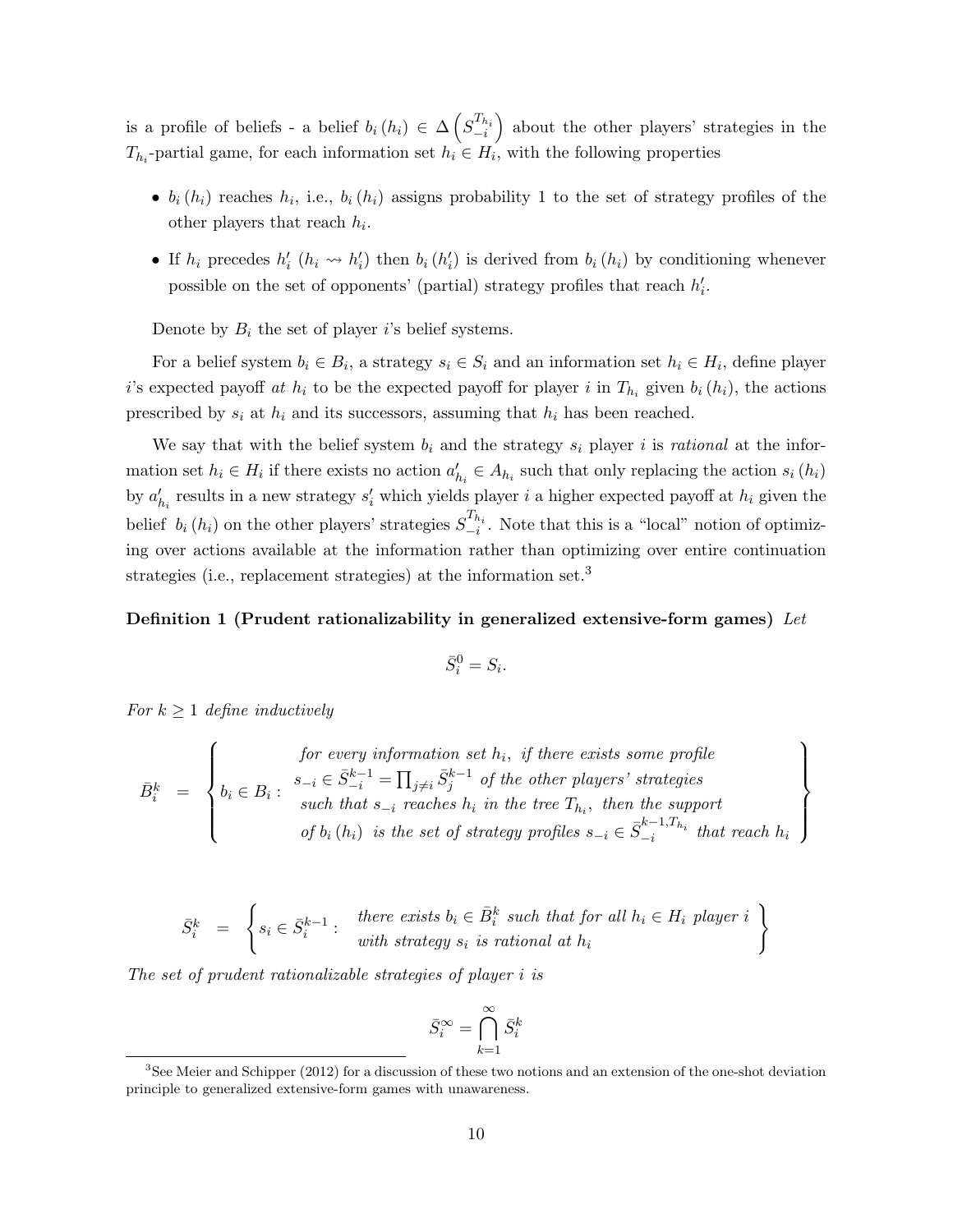At each level, each player, each tree, and each information set of the player, she forms full support beliefs over the opponents' strategies remaining from the previous level and reaching this information set. The player retains any of her previous level strategies for which there exists such a belief such that the strategy is rational at all information sets.

In the context of finite generalized extensive-form games with unawareness (and perfect recall), every player's set of prudent rationalizable strategies is non-empty.

**Theorem 1** The set of player i's prudent rationalizable strategies is non-empty.

The proof appears in the appendix.

#### 3.1 An Example by Ozbay (2007)

In order to demonstrate the extra power of prudent rationalizability, consider the following example of dynamic interaction with unawareness, which is a variant of example 3 in Ozbay (2007). There are three states of nature,  $\omega_1, \omega_2, \omega_3$ . A chance move chooses one out of four potential distributions over the states of nature:

$$
\delta_1 = (1, 0, 0) \n\delta_2 = (0, 1, 0) \n\delta_3 = (0, 0, 1) \n\delta_4 = \left(\frac{1}{3}, \frac{1}{3}, \frac{1}{3}\right)
$$

An Announcer gets to know the distribution (but not the realization of the state of nature). A Decision Maker (DM) is initially aware only of the state  $\omega_1$  (and hence the DM is certain that  $\omega_1$  will be realized with certainty). However, before the DM chooses what to do, the Announcer can choose to make the DM aware of either  $\omega_2, \omega_3$ , none of them or both of them. Increased awareness makes the DM aware of the relevant marginals of the distributions. For instance, if the Announcer makes the DM aware of  $\omega_2$ , the DM becomes aware of the set of distributions

$$
\begin{array}{rcl} \delta_{1|_{\{\omega_1,\omega_2\}}} & = & (1,0) \\ \delta_{2|_{\{\omega_1,\omega_2\}}} & = & (0,1) \\ \delta_{4|_{\{\omega_1,\omega_2\}}} & = & \left(\frac{1}{2},\frac{1}{2}\right) \end{array}
$$

and also becomes certain that the Announcer knows which of these is the true distribution.<sup>4</sup>

<sup>4</sup> In Ozbay's example and in what follows the DM's beliefs about these marginal distributions will not be necessarily related to the prior probabilities with which the distributions were chosen by the chance move. That's why we do not even bother to specify the probabilities with which the chance move chooses the different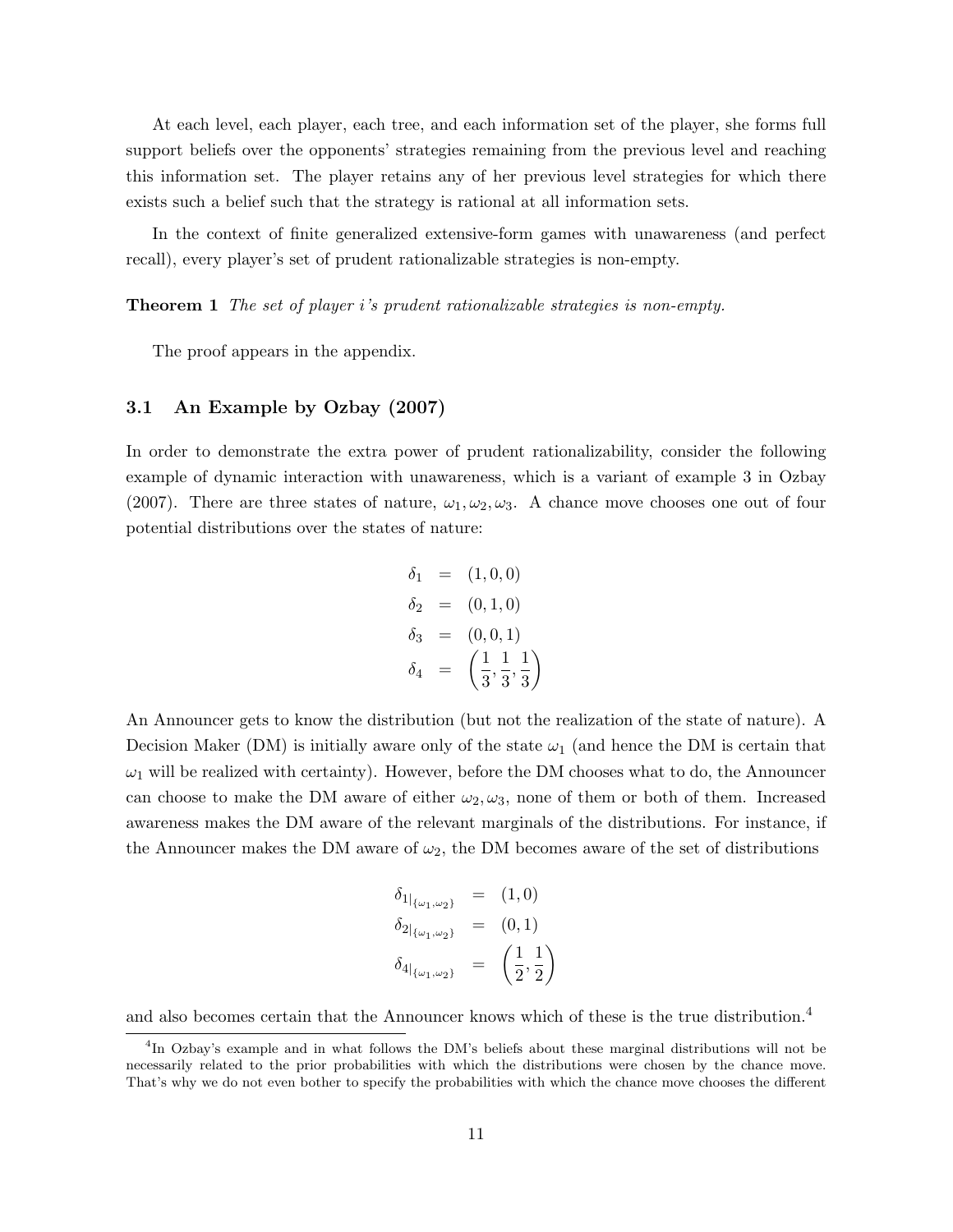Subsequently, the DM should choose one out of three possible actions – left, middle or right. The payoffs to the players as a function of the chosen action and the state of nature appear in the following table:

|            | left | middle | right |
|------------|------|--------|-------|
| $\omega_1$ | 3, 3 | 0, 0   | 2, 2  |
| $\omega_2$ | 0,0  | 5, 5   | 2, 2  |
| $\omega_3$ | 2, 2 | 0, 0   | 2, 2  |

The game is thus described in Figure 1.

It is obvious that if the Announcer announces nothing, and hence the DM is certain that  $\omega_1$  prevails, the DM will choose 'left'.

What happens if the Announcer makes the DM aware of  $\omega_2$ ? The information set of the DM becomes

$$
\left\{\delta_{1|_{\{\omega_1,\omega_2\}}},\delta_{2|_{\{\omega_1,\omega_2\}}},\delta_{4|_{\{\omega_1,\omega_2\}}}\right\}
$$

The DM may then assign a high probability to  $\delta_{1|\{\omega_1,\omega_2\}}$ ,<sup>5</sup> and this will lead the DM to choose 'left'. Hence, assuming such a belief by the DM, it is rationalizable for the Announcer to make the DM aware of  $\omega_2$  when the Announcer knows that the true distribution is  $\delta_1$  (i.e., when the Announcer knows that  $\omega_1$  will be realized with probability 1).

This is not very sensible, though. After all, the Announcer can ensure that the DM chooses 'left' by not announcing any new state. When the Announcer likes the DM to choose 'left', it makes no sense on the Announcer's part to announce  $\omega_2$  and thus face the risk that the DM assigns a low probability to  $\delta_{1|_{\{\omega_1,\omega_2\}}}$  and consequently choose 'middle'. This idea is captured by Ozbay's reasoning refinement to his awareness equilibrium notion. Moreover, it is captured even without assuming equilibrium by prudent rationalizability.

Proposition 1 The DM has a unique prudent rationalizable strategy. With this strategy the DM chooses 'left' when no new state is announced, 'middle' when only  $\omega_2$  is announced, 'left' when only  $\omega_3$  is announced, and 'right' when both  $\omega_2, \omega_3$  are announced.

The proof is contained in the appendix.

Caution embodied in the definition of prudent rationalizability is crucial for the argument.

distributions.

Put differently, instead of describing this game by a partially ordered set of trees, one for each level of awareness as in Figure 1, we could have replaced each tree with an arborescence in which the initial chance move is erased. Allowing for arborescences instead of trees in the framework for dynamic unawareness is straightforward, but for the sake of clarity of the exposition we avoid this explicit generalization in the body of the paper.

<sup>&</sup>lt;sup>5</sup>That is, the DM may assign a high probability to strategies of the Announcer by which the Announcer announces  $\omega_2$  (and cause the DM's information set to become  $\left\{\delta_1|_{\{\omega_1,\omega_2\}}, \delta_2|_{\{\omega_1,\omega_2\}}, \delta_4|_{\{\omega_1,\omega_2\}}\right\}$ ) when the Announcer has learned that the true distribution is  $\delta_1$ .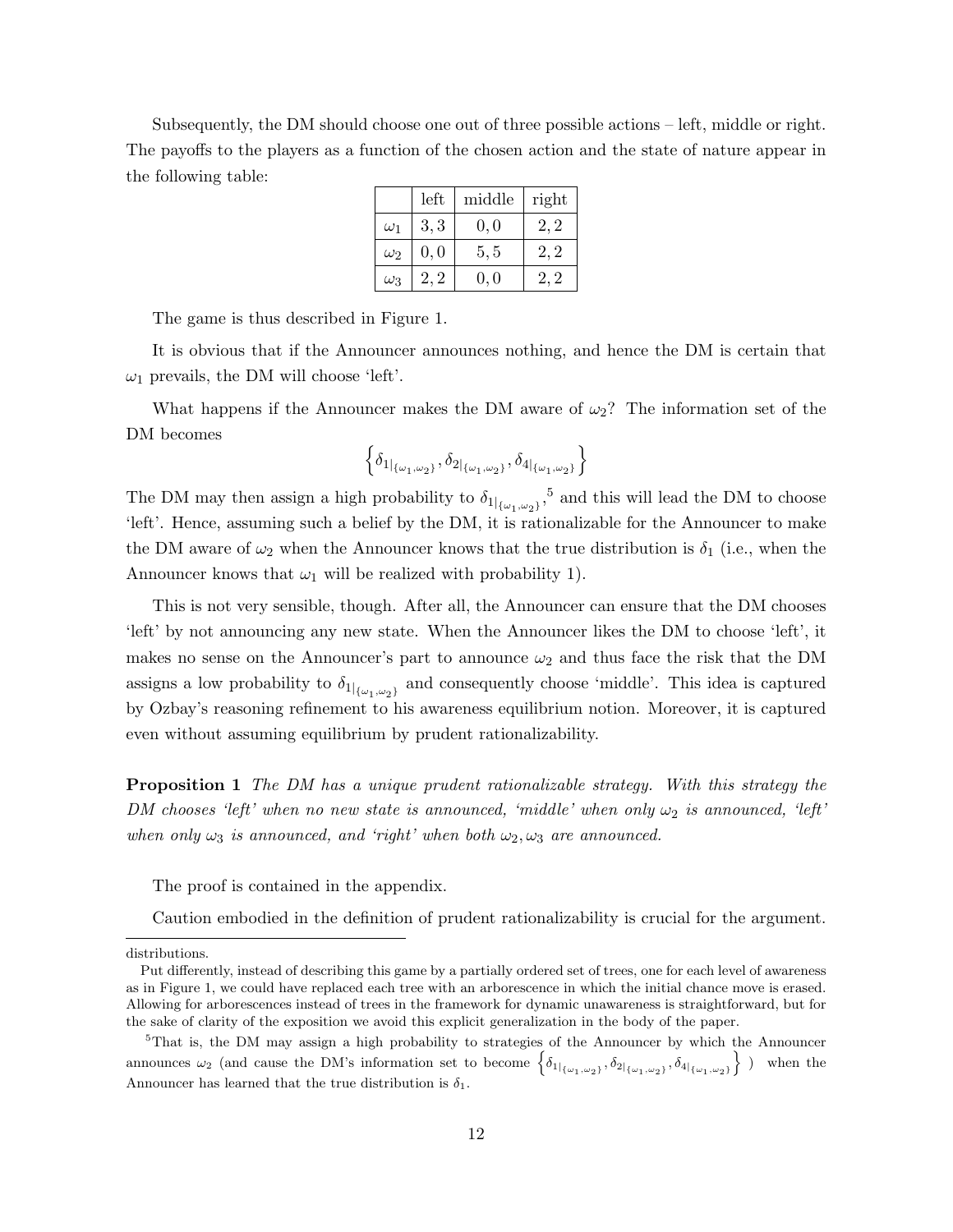

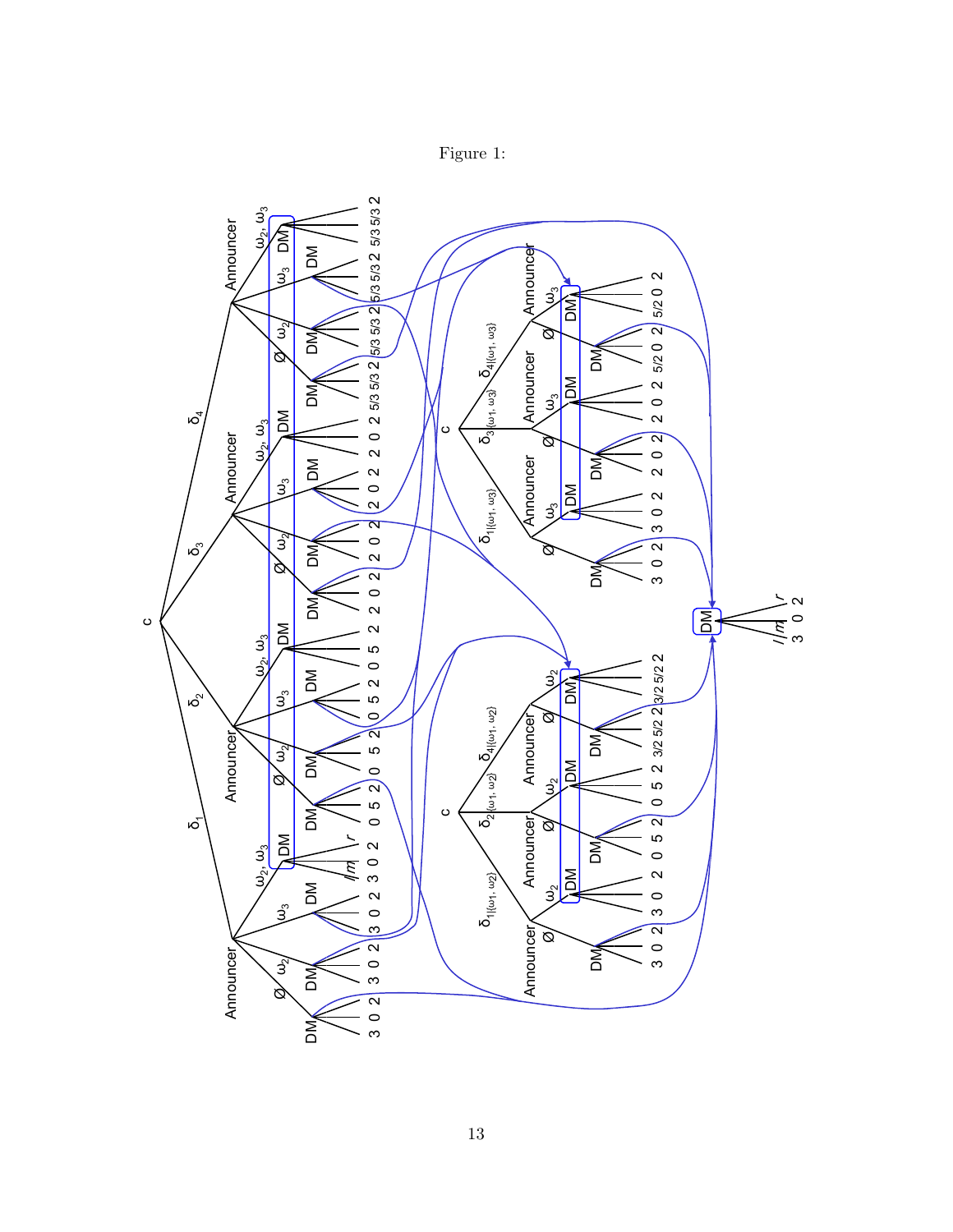In particular, a solution concept like extensive-form rationalizability, which is analogous to prudent rationalizability but without the requirement of full-support beliefs on strategies remaining from the previous levels of the elimination procedure, would not allow us to show the result.

## 4 Comparison to Extensive-form Rationalizability

In order to explore properties of prudent rationalizability, it is useful to compare it to extensiveform rationalizability. Pearce (1984) defined extensive-form (correlated) rationalizable strategies by a procedure of an iterative elimination of strategies. The inductive definition below is an extension of Battigalli's (1997) version to generalized extensive-form games with unawareness as introduced in Heifetz, Meier, and Schipper (2013). Battigalli's (1997) definition differs from Pearce's (1984) in at least two respects. First, Battigalli allows for correlated beliefs over opponents' strategies. Second, Battigalli's definition defines a procedure of an iterative elimination of beliefs. This allows for a more intuitive interpretation as a reasoning procedure. Nevertheless, Battigalli shows that when one allows for correlation in Pearce's original definition, then both procedures are equivalent. Below Definition 2 differs in two respects from Battigalli (1997). First, it applies to generalized extensive-form games with unawareness. Second, it uses local optimization over actions at the information rather than optimization over replacements of strategies at the information. With respect to the last issue, below definition differs also from Heifetz, Meier, and Schipper  $(2013)$ .<sup>6</sup> See Meier and Schipper  $(2012)$  for further discussions and results comparing the two notions of optimization.

Definition 2 (Extensive-form Rationalizable Strategies) Define, inductively, the following sequence of belief systems and strategies of player  $i \in I$ :

| $B_i^1 = B_i$ |                                                                                                                                                                                                                                                                                                                                                                                                                                                      |
|---------------|------------------------------------------------------------------------------------------------------------------------------------------------------------------------------------------------------------------------------------------------------------------------------------------------------------------------------------------------------------------------------------------------------------------------------------------------------|
|               | $S_i^1 = \begin{cases} s_i \in S_i : \end{cases}$<br>there exists a belief system $b_i \in B_i^1$ with which for every<br>information set $h_i \in H_i$ player i with $s_i$ is rational at $h_i$                                                                                                                                                                                                                                                     |
|               |                                                                                                                                                                                                                                                                                                                                                                                                                                                      |
|               | $B_i^k = \begin{cases} \begin{aligned} &\textit{for every information set } h_i, \textit{ if there exists some profile of the other} \ b_i \in B_i^{k-1}: &\textit{ players' strategies } s_{-i} \in S_{-i}^{k-1} = \prod_{j \neq i} S_j^{k-1} \textit{ such that } s_{-i} \textit{ reaches } h_i \end{aligned} \\ &\textit{in the tree } T_{h_i}, \textit{ then } b_i(h_i) \textit{ assigns probability 1 to } S_{-i}^{k-1, T_{h_i}} \end{aligned}$ |
|               | $S_i^k = \begin{cases} s_i \in S_i : \begin{array}{c} \text{there exists a belief system } b_i \in B_i^k \text{ with which for every} \\ \text{information set } h_i \in H_i \text{ player } i \text{ with } s_i \text{ is rational at } h_i \end{array} \end{cases}$                                                                                                                                                                                |

 $\mathcal{L}$  $\overline{\mathcal{L}}$ 

 $\int$ 

<sup>&</sup>lt;sup>6</sup>In the working paper version of Heifetz, Meier, and Schipper (2013), we also used the notion in Definition 2 featuring local optimization over actions but following the recommendation of a reviewer in the publication we changed it to optimization over strategy-replacements. After the paper had been published, Pierpaolo Battigalli strongly encouraged us in repeated private communications to stick to the local notion of optimization over actions, which we agree is more intuitive and conceptually proper.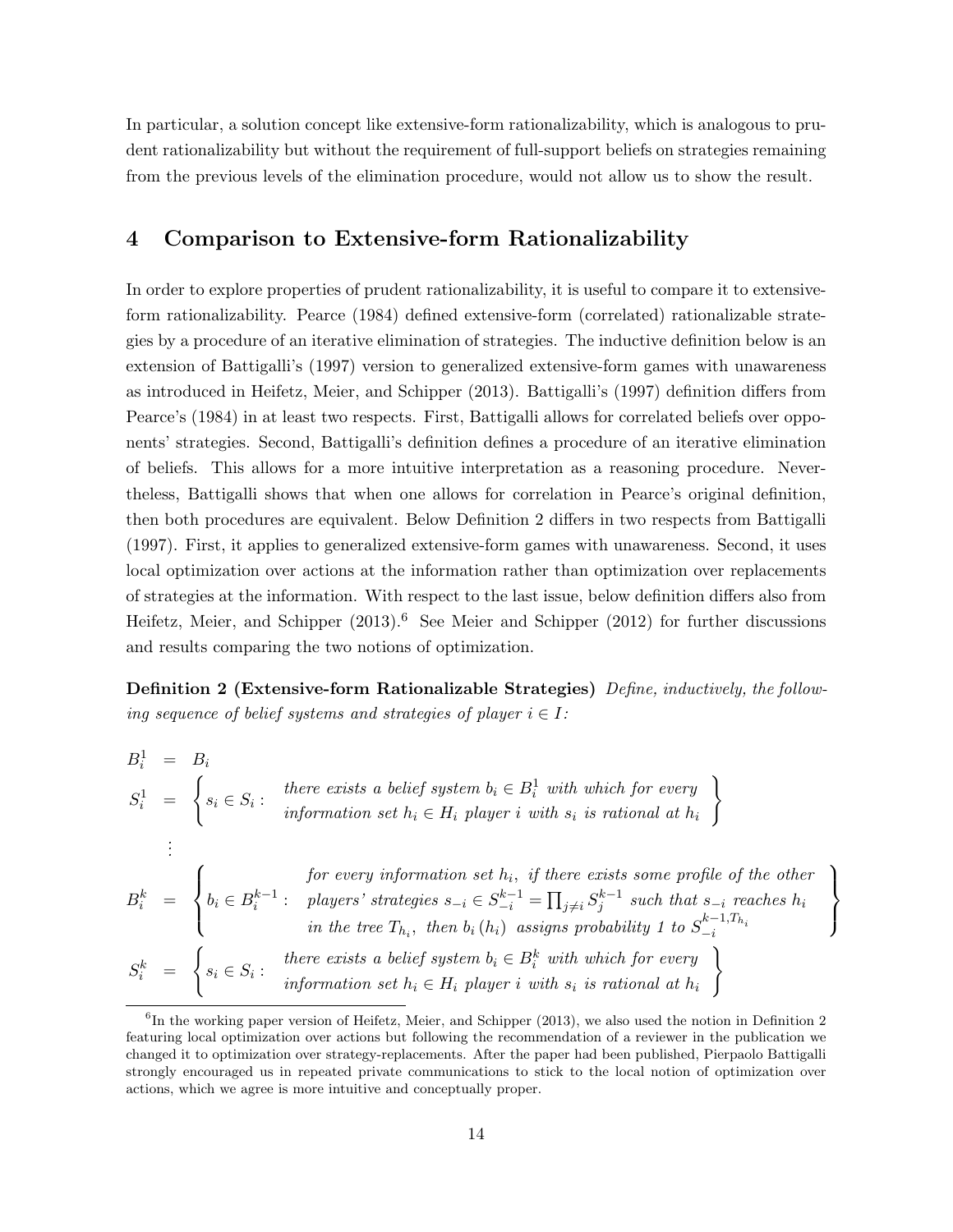The set of player i's extensive-form rationalizable strategies is

$$
S_i^{\infty} = \bigcap_{k=1}^{\infty} S_i^k.
$$

For finite generalized extensive-form games with unawareness (and perfect recall), the set of extensive-form rationalizable strategies is nonempty.

#### **Theorem 2** The set of player i's extensive-form rationalizable strategies is non-empty.

Heifetz, Meier, and Schipper (2013) proved this result using optimization by replacements of strategies. The proof of Theorem 2 follows verbatim by replacing it with the local notion of optimization over actions used in this paper. Earlier, Pearce (1984) and Battigalli (1997) showed non-emptiness of extensive-form rationalizable strategies in standard extensive-form games.

The following subsections we discuss differences between prudent rationalizability and extensiveform rationalizability. The examples should be of general interest as they involve standard extensive-form games without unawareness.

# 4.1 Subgame Perfection, Extensive-form Rationalizability, and Prudent Rationalizability

Some normal-form games have Nash equilibria in weakly dominated strategies. Similarly, the game in Figure 2 is an example<sup>7</sup> of a standard perfect-information extensive-form game with a subgame-perfect equilibrium involving a strategy which is extensive-form rationalizable but not prudent rationalizable. To wit, this is the subgame-perfect equilibrium  $(af, dq)$ . The strategy  $af$  is extensive-form rationalizable for player  $1 - it$  is supported by the belief system which starts at the root with the belief that player 2 will play  $dg$ , revised completely at 1's second decision node by the belief that 2 is playing cg; the strategy  $dg$  is extensive-form rationalizable for player 2 with the belief system with which player 2 is initially certain that 1 is playing  $af$ , revised completely at 2's second decision node to the belief that 1 played *ae*. However,  $af$  is rational for player 1 at the root for no full-support belief on 2's entire strategy set  $\{dg, dh, cg, ch\}$ , and hence *af* is not prudent rationalizable.

#### 4.2 Prudent Rationalizability versus Extensive-form Rationalizability

In normal-form games, iterated admissibility is a refinement of rationalizability. Yet, in extensiveform games prudent rationalizability is not a refinement of extensive-form rationalizability, as

<sup>7</sup>This example arose from discussions by one of the authors with Ronen Gradwohl.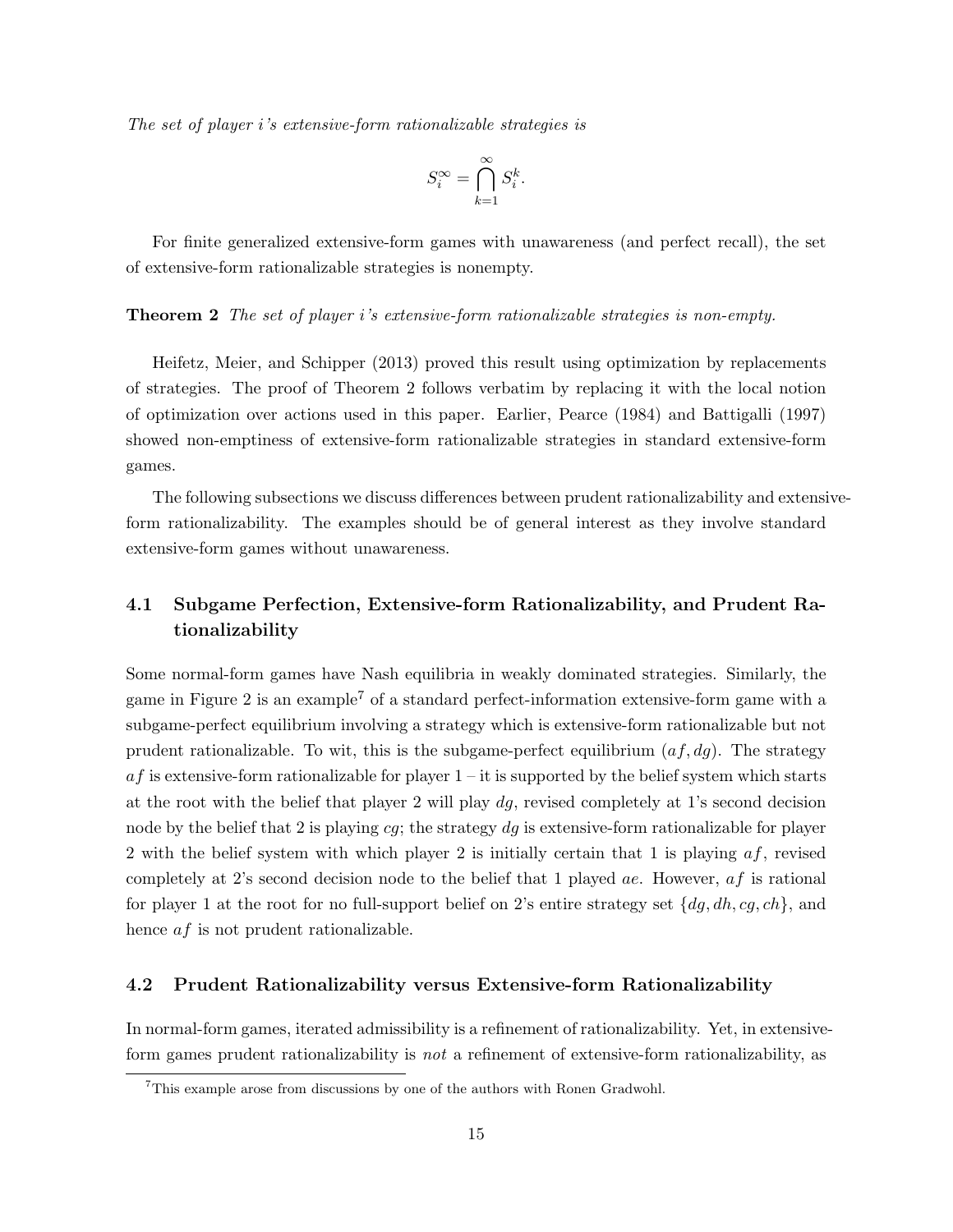

the following example (Figure 3) demonstrates.



In this example, player 1 can guarantee herself the payoff 6 by choosing  $a$  and ending the game. If player 2 is called to play, should he believe that player 1 chose b or c? If player 1 is certain that player 2 is rational, she is certain that player 2 will not choose  $f$ . Hence, if player 2 is certain that player 1 is certain that he (player 2) is rational, then at his information set player 2 is certain that player 1 chose c. The reason is that among player 1's actions leading to 2's information set, c is the only action which, assuming 2 believes c was chosen and that 2 is rational and will hence choose e, yields player 1 the payoff 6, which is just as high as the payoff she could guarantee herself with the outside option a. Hence  $(a, e)$  and  $(c, e)$  are the profiles of extensive-form (correlated) rationalizable strategies (as well as extensive-form rationalizable strategies) in this game.

The notion of prudence, in contrast, embodies the idea that being prudently rational, player 1 shouldn't rule out completely any of 2's possible choices, and hence that c is strictly inferior for player 1 relative to her outside option a. Hence, if 2's information set is ever reached, the only way for 2 to rationalize this is to believe that 1 chose  $b$ , based on a belief ascribing a high probability to the event that 2 will foolishly choose  $f$ . Player 2's best reply to  $b$  is  $d$ ; and player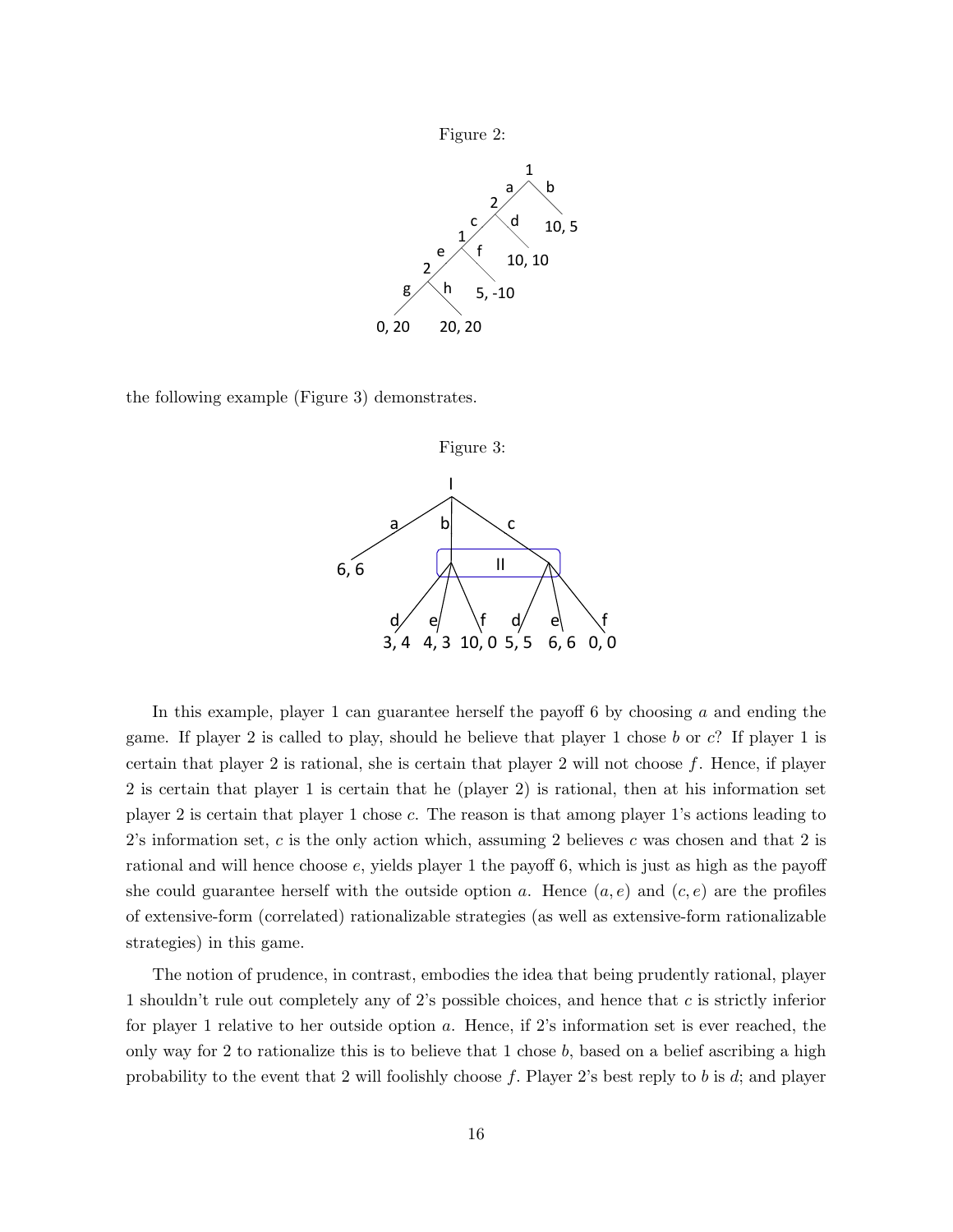1's best reply to d is a. Thus, the only profile of prudent rationalizable strategies in this game is  $(a, d)$ .

This example demonstrates that in dynamic interactions the notions of rationalization and prudence might involve a tension. Extensive-form rationalizability embodies a best-rationalization principle (Battigalli 1996); it is driven by the assumption that in each of his information sets, a player assesses the other players' future behavior by attributing to them the 'highest' level of rationality and mutual certainty of rationality consistent with the fact that the information set has indeed been reached. But, with the additional criterion of 'prudence', what should a player believe about the behavior of his opponent if, as in the example, the opponent's only action which is compatible with common certainty of rationality is imprudent on the part of the opponent?

The definition of prudent rationalizability resolves this tension unequivocally in favor of the prudence consideration. It remains open whether and how a more balanced and elaborate definition could resolve the tension in less an extreme fashion. We plan to address this challenge in future work. However, any definition would have to cut the Gordian knot in the above example in one particular way, choosing either  $d$  or  $e$ , and indeed both potential resolutions are backed by sensible intuitions. This suggests that for dynamic interactions we need not necessarily expect one ultimate definition of rationalizability taking into account both rationalization and prudence.

Remark 1 For standard extensive-form games, Brandenburger and Friedenberg (2007) studied the connection between iterative elimination of conditionally weakly dominated strategies and iterative elimination of conditionally dominated strategies. They showed that under a "no relevant convexities" condition, iterative elimination of conditionally dominated strategies coincides with iterative elimination of conditionally weakly dominated strategies. Since iterative elimination of conditionally (resp. weakly) dominated strategies is equivalent to extensive-form (resp. prudent) rationalizability (using the optimization over strategy-replacements rather than locally over actions), we have that in standard games with "no relevant convexities" extensive-form rationalizability coincides with prudent rationalizability. However, the example in Figure 3 does not satisfy this condition, and hence demonstrates that in general, prudent rationalizability is not a refinement of extensive-form rationalizability.

Nevertheless, as far as paths of play are concerned, in the above example the set of paths induced by prudent rationalizability (the path  $a$ ) is a subset of the paths induced by extensiveform rationalizability (the paths  $a$  and  $(c, e)$ ).

So far we demonstrated that prudent rationalizability is not a refinement of extensive-form rationalizable strategies. Nevertheless we conjecture that generally prudent rationalizability refines the set of extensive-form rationalizable paths. In an earlier working paper version of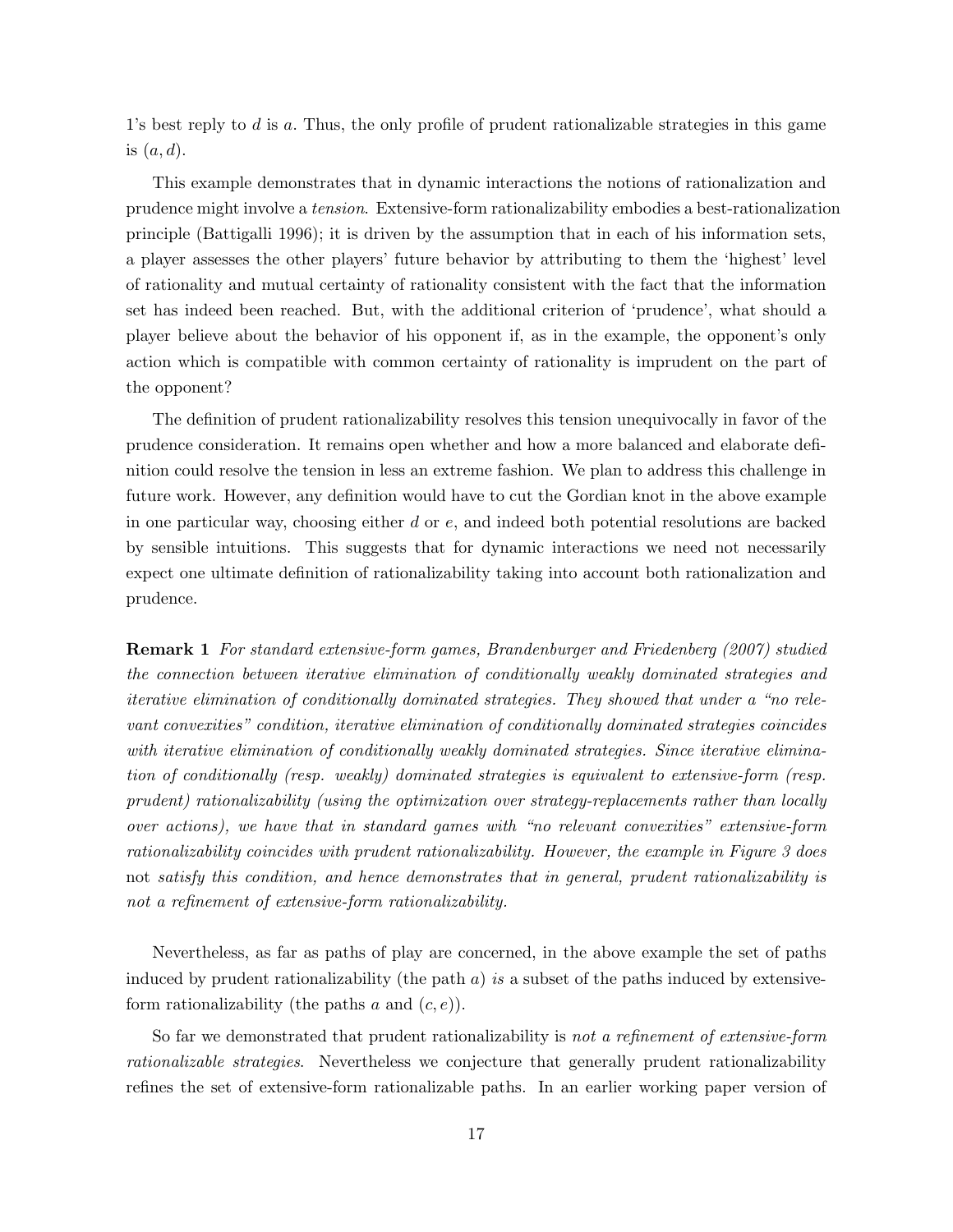this paper we claimed this conjecture as a result and presented what we considered is a proof of the result. Yet, the work by Chen and Micali (2013) made us realize further subtleties. While we still believe that the conjecture is true, a fully satisfactory proof has been eluding us so far.

# 4.3 Forward Induction: The Tension between Extensive-form Rationalizability and Prudent Rationalizability

In Figure 3 we demonstrated the tension between the considerations of rationalization and prudence when a player tries to divine his opponent's past actions. A related but distinct tension arises when a player tries to deduce the opponent's future behavior from past actions of that opponent. Consider the following example in Figure 4.



In this example, in is imprudent for player 1 (since by going *out* she can guarantee a payoff of 10, while by moving in she risks getting 0 if player 2 would rather foolishly choose  $r$ ). This means that if player 1 does move *in* and player 2 gets to play, no prudent strategy in  $\bar{S}^1_1$  reaches 2's information set. Hence, the beliefs  $\bar{B}_2^2$  of player 2 about player 1's future actions are not restricted. In particular, it contains beliefs by which if player 2 chooses  $m$ , player 1 will foolishly choose R (with a high probability). That's why both m and  $\ell$  are prudent rationalizable for player 2.

However, it is not very sensible on the part of player 2 to believe that following  $m$  player 1 may choose R. After all, when player 2 has to move, player 1 has already proved to be imprudent, but not irrational. Indeed, player 1's rationalizable (though imprudent) strategy  $(in, L)$  yields her the payoff 10 in conjunction with 2's only (extensive-form) rationalizable strategy  $\ell$ , as well as in conjunction with 2's prudent rationalizable strategy m; and this payoff is the same as the payoff player 1 gets from her only prudent rationalizable strategy  $(out, L)$ .

Thus, as long as player 1 has been rational (even if imprudent) thus far, it makes more sense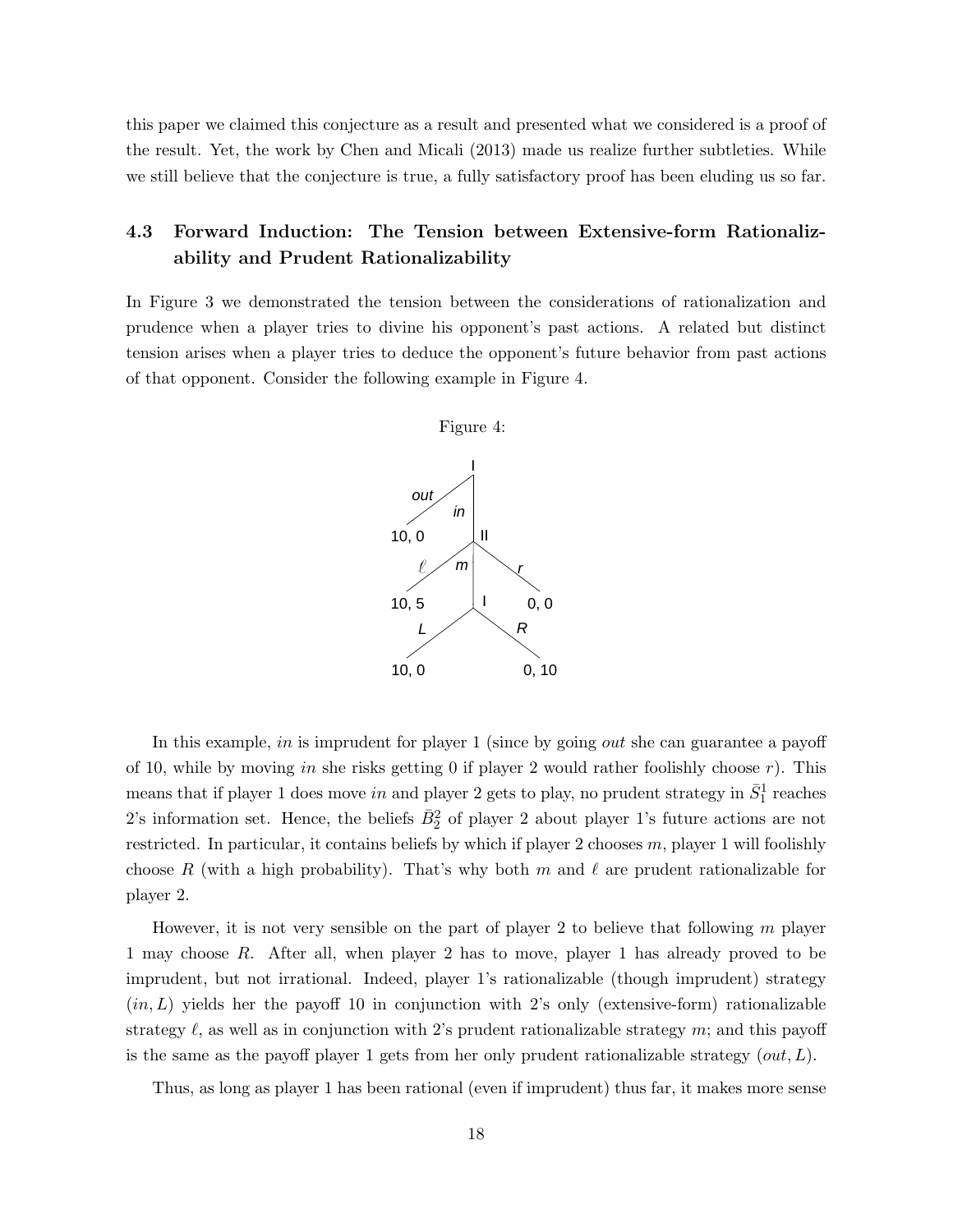for player 2 to believe that player 1 will continue to be rational (though possibly imprudent) in the future. Restricting player 2's beliefs according to this logic would cross out the nonsensical choice m.

Already Pearce (1984) was well aware of this tension, which motivated his definition of cautious extensive-form rationalizability. That definition involves refining the set of rationalizable strategies by another round of strategy elimination with full support beliefs about the other players' surviving strategies; and then repeating this entire procedure – the standard iterative elimination process as in the definition of rationalizability, followed by one round assuming fullsupport beliefs –ad infinitum. In the above example, cautious extensive-form rationalizability does indeed rule out the strategy m for player 2.

However, as Pearce (1984) himself admits, the definition of cautious extensive-form rationalizability is not really satisfactory, as the following simple example of his shows (Figure 5). In this example, the strategy  $d$  is irrational for player 2. Once  $d$  is crossed out, both  $a$  and



b are extensive-form rationalizable for player 1, and are actually also cautious extensive-form rationalizable. Notice that in contrast, b does get crossed out by prudent rationalizability, and the only prudent rationalizable strategy for player 1 is  $a$ .

# 5 Application: Disclosure of Verifiable Information

In this section we provide an application of prudent rationalizability to the problem of disclosure of verifiable information by interested parties. Disclosure of verifiable information arises in many contexts such as buyer-seller relationships, financial markets, legal proceedings, electoral campaigns, communication of scientific results etc.; see Milgrom (2008) for a survey. The application also allows us to demonstrate how unawareness affects unraveling outcomes in this important class of strategic problems.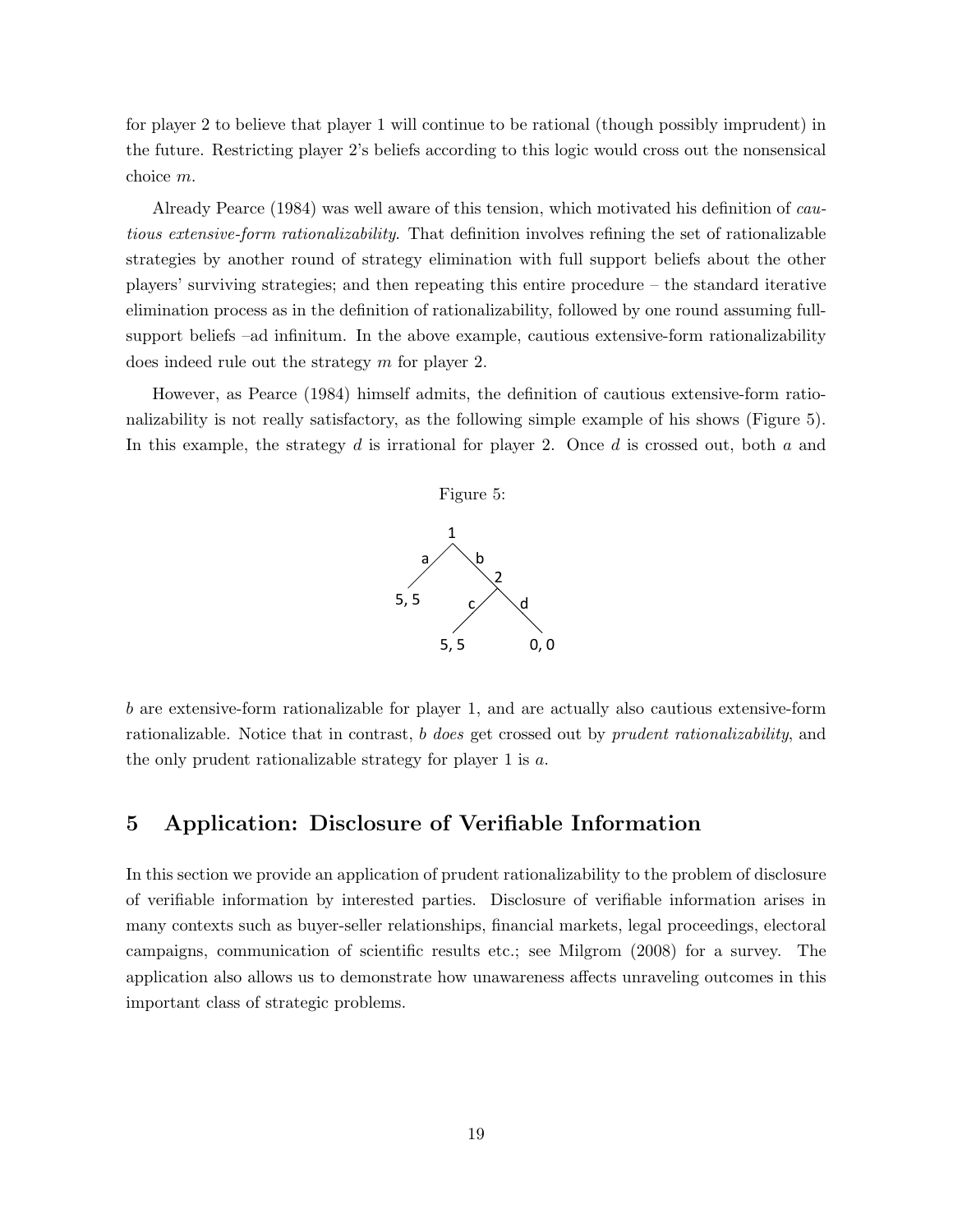#### 5.1 Disclosure of Verifiable Information with Full Awareness

Consider a merchandise whose quality  $q_i \in \{q_1, \ldots, q_n\}$  is known to its seller, while a buyer knows only the prior probability distribution  $(p_1, \ldots, p_n)$  of the qualities, where  $p_i > 0$  for all  $i = 1, \ldots, n$ . For each quality level  $q_i$  the seller is better off the larger the quantity that she sells, while the utility of the buyer from the merchandise is strictly concave in the quantity purchases with a single peak at  $\beta(q_i)$ . Furthermore,

$$
\beta(q_1) < \cdots < \beta(q_n).
$$

Before sale takes place, the seller has the option of providing the buyer with a certified signal about the quality of her merchandise, proving to the seller that the quality is within some range  $\{q_{\min}, \ldots, q_{\max}\}\$  containing the actual quality  $q_i$ .

Milgrom and Roberts (1986) proved that if the buyer's utility is strictly concave then there is a unique sequential equilibrium, in which when the quality is  $q_i$  the seller certifies to the buyer a range (possibly a singleton)  $\{q_{\min}, \ldots, q_{\max}\}\$ in which  $q_{\min} = q_i$ , while the buyer is skeptical and always buys  $\beta(q_{\min})$ . Thus, in this unique sequential equilibrium the quality  $q_i$ is fully revealed to the seller, who buys the optimal quantity  $\beta(q_i)$  for him.

We proceed with the caveat that the quantities which can be demanded by the buyer belong to a finite grid. The assumption of quantities belong to a finite grid is made just to capture this application within our framework of finite generalized extensive-form games. Moreover, in reality any quantity can only be be measured up finite precision. For simplicity, we assume further that the quantities  $\beta(q_i)$ ,  $i = 1, ..., n$  belong to this grid. For  $1 \leq m < n$  we denote by  $[\beta(q_m), \beta(q_n)]$  the set of quantities in this grid at least as large as  $\beta(q_m)$  and no larger than  $\beta(q_n)$ .

Any profile of prudent rationalizable strategies in this game yields the full revelation outcome shown by Milgrom and Roberts (1986) using sequential equilibrium.

**Proposition 2** The strategy to buy  $\beta(q_{\min})$  when confronted with the certification that the quality is in the range  $\{q_{\min}, \ldots, q_{\max}\}\$  is also the unique prudent rationalizable strategy for the buyer, and certifying some range  $\{q_{\min}, \ldots, q_{\max}\}\$ in which  $q_{\min} = q_i$  constitute the prudent rationalizable strategies of the seller.

The proof is contained in the appendix.

It is not difficult to see that the above argument does not depend on the assumption that the available certificates consist of ranges of qualities (containing the true quality). For the argument to hold it is enough to assume that for each quality level  $q_i$  one of the available certificates is the fully revealing certificate  $\{q_i\}.$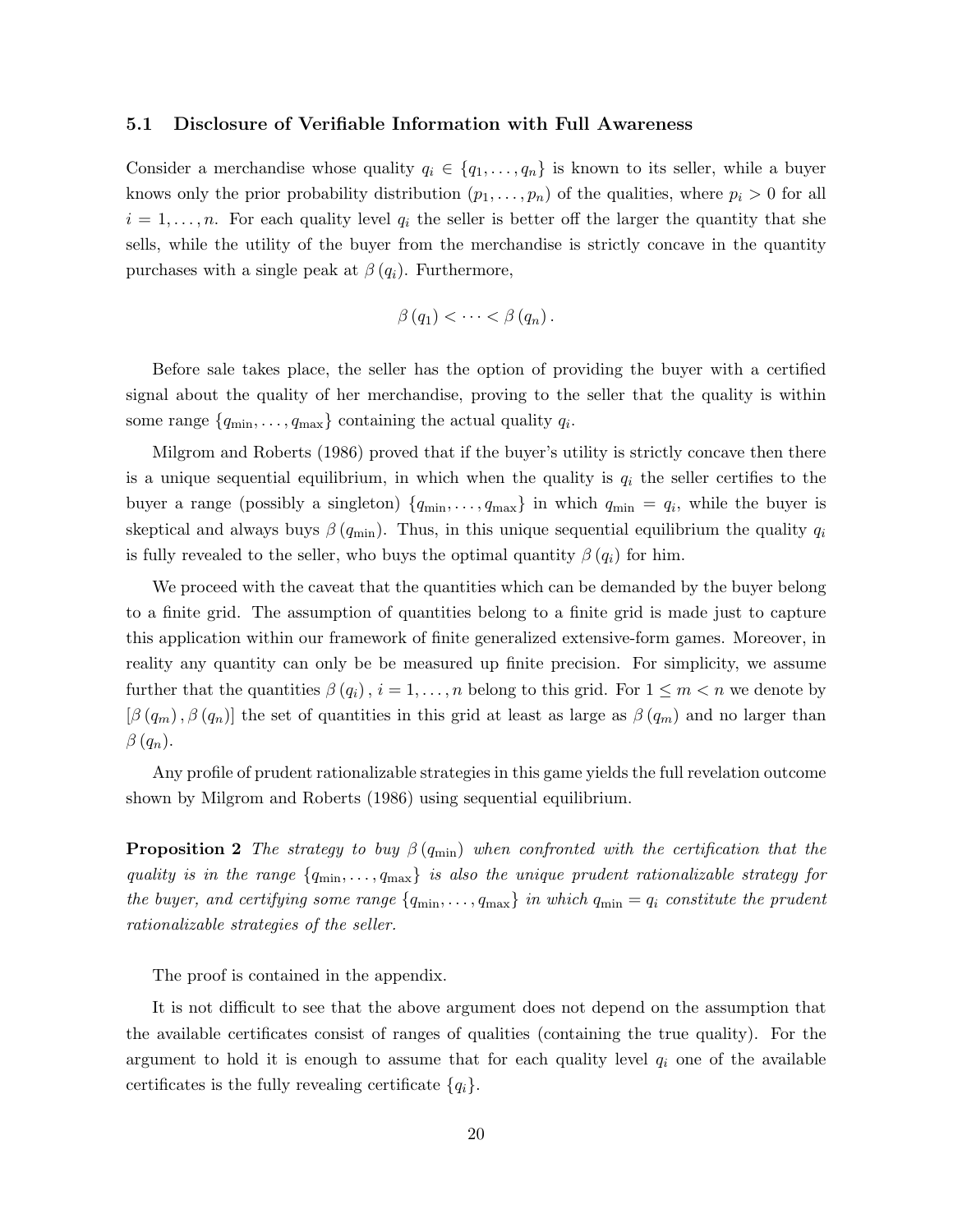Note that the result would not obtain when we employ extensive-form rationalizability rather than prudent rationalizability. The reason is that when the buyer is presented with a certificate  $\{q_m, \ldots, q_n\}$ , then the buyer could optimistically believe that the seller's quality is  $q_n$  and buy a larger quantity than with a prudent full support belief. Battigalli (2006) already realized that in disclosure games some restriction on beliefs that imply a degree of scepticism is required for rationalizability to yield unraveling. In his case, the restriction is tailored to the disclosure game in that he assumes that the receiver puts some strict positive probability on the lowest quality consistent with the message. In contrast, we use full support beliefs consistent with the message because we strive for a solution concept that is not tailored to the particular game but generally applicable to games.

#### 5.2 Disclosure of Verifiable Information under Unawareness

Assume now that there are several dimensions of quality along which such certifications could be provided. To fix ideas, consider two dimensions  $L, H$  and  $0, *$ . The four combinations are

$$
L^0, H^0, L^*, H^*.
$$

So, for instance, in the state  $L^0$  the available certificates are  $\{L, H\} \times \{0,^*,\}$ ,  $\{L\} \times \{0,^*,\}$ ,  $\{L, H\} \times \{^0\}$  and  $\{L\} \times \{^0\}.$ 

Assume further that

$$
\beta(L^*) < \beta(L^0) < \beta(H^0) < \beta(H^*)\,.
$$

Since the singleton certificates

$$
\{L\} \times \{^*\}, \{L\} \times \{^0\}, \{H\} \times \{^0\}, \{H\} \times \{^*\}
$$

are available, the above argument obtains and full revelation takes place in any profile of prudent rationalizable strategies of the players.

Assume, however, that the buyer is initially aware only of the  $\{L, H\}$  dimension and is unaware of the  $\{0,^*\}$  dimension; he evaluates the merchandise as having the default quality  $L^0$ when confronted with the certificate  $\{L\}$ , and similarly, with the certificate  $\{H\}$  he evaluates the merchandise as having the default quality  $H^0$ . Assume further that the seller knows this, and that by presenting the certificates  $\{*\}$ ,  $\{0\}$  or  $\{0,*\}$  the seller inter alia makes the buyer aware of the  $\{0, * \}$  dimension.

Intuitively, it is clear that the seller will want to make the buyer aware of this extra dimension when the quality is  $H^*$ , because this will lead the buyer to demand the high quantity  $\beta(H^*)$ . In contrast, when the actual quality is  $L^*$ , the seller will prefer not to present any certificate at all along the dimension  $\{0, * \}$ : this way the buyer will remain unaware of this extra dimension,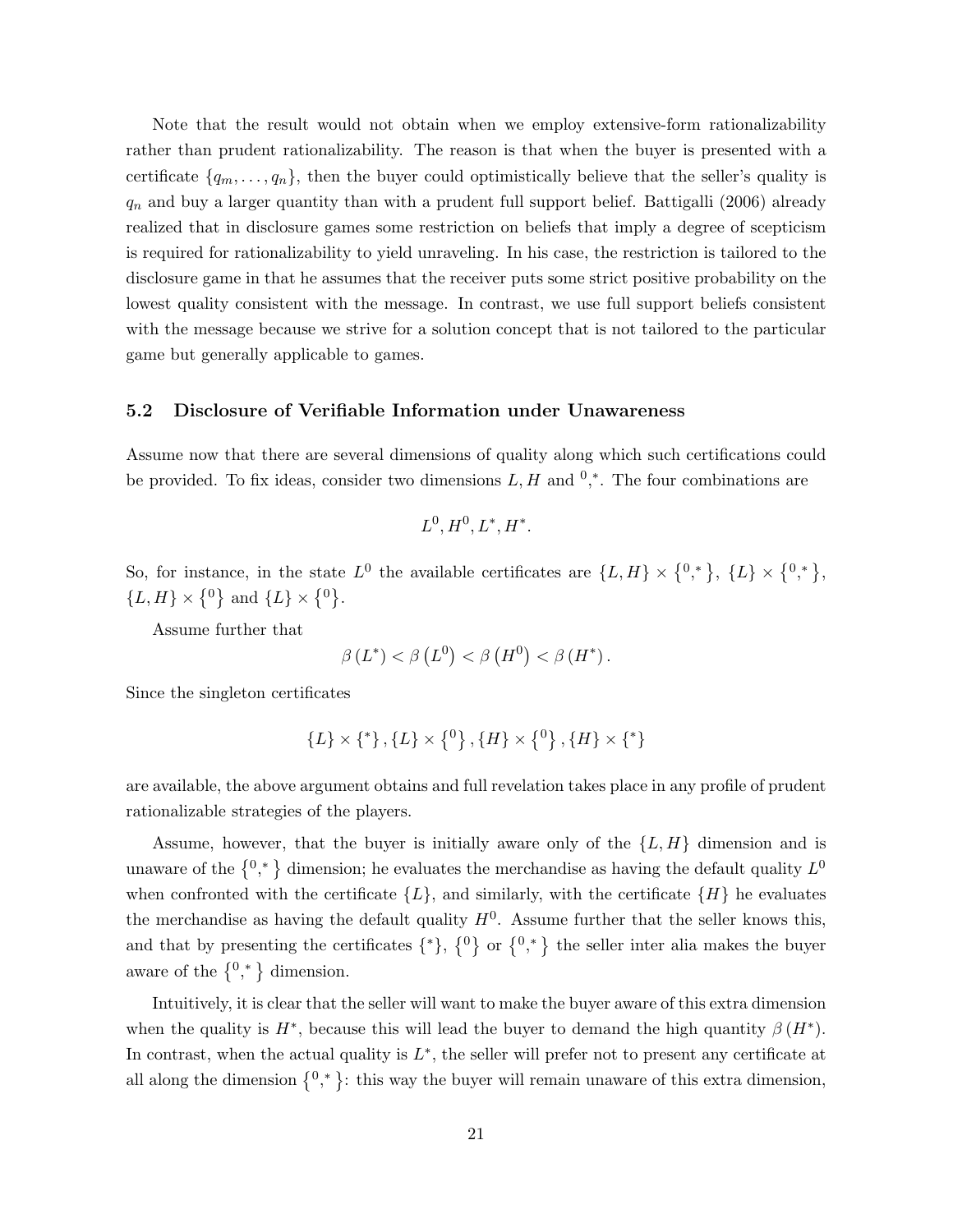and will demand the quantity  $\beta(L^0)$  (because unraveling and full revelation will occur only along the  $\{L, H\}$  dimension); if the seller were to make the buyer aware of this extra dimension, the buyer would have demanded only  $\beta(L^*) < \beta(L^0)$ .

This strategic interaction is represented in the following generalized game form (Figure 6). Initially, nature selects a state out of  $\{L^0, L^*, H^0, H^*\}$ . (We denote nature by c.) The seller observes the state of nature and chooses a certificate. Unless the seller presents a certificate involving the dimension  $\{0,^*\}$ , the buyer remains unaware of it. This is indicated by the intermitted arrows from nodes in the upper tree to nodes in the lower tree. E.g., if the seller selects the certificate  $\{L\}$ , then the buyer remains unaware of the  $\{0,^*\}$  dimension and views the game as represented by the lower tree. In particular, his information set is a singleton containing the node after nature selects L and the seller reports  $\{L\}$  in the lower tree. If the seller presents a certificate involving the  $\{0, *\}$ -dimension, then the buyer becomes aware of it and he conceives of the entire generalized game. For instance, if the seller selects the certificate  ${L, H} \times \{0, \ast\}$ , then the buyer's information set is given by the upmost information set drawn as an intermitted line connecting four nodes.

We summarize the discussion in the following proposition.

Proposition 3 In the verifiable information model in which the buyer is unaware of some dimension of the good's quality, the seller may not fully reveal the quality in any prudent rationalizable outcome.

This is in sharp contrast to the case with full awareness discussed in the previous subsection.

## 6 Further Discussion of Prudent Rationalizability

Definition 2 of extensive-form rationalizable strategies involves, as in Battigalli (1997), an iterative reduction procedure of belief systems (that is, by definition  $B_i^k \subseteq B_i^{k-1}$ ), and this definition implies that strategies get iteratively eliminated  $(S_i^k \subseteq S_i^{k-1})$ . In contrast, the inductive definition of *prudent* rationalizable strategies involves an iterative elimination of strategies (that is, by definition  $\bar{S}_i^k \subseteq \bar{S}_i^{k-1}$ , in analogy with the original formulation of Pearce (1984) for extensiveform rationalizability by an iterative elimination procedure), but in the case of prudence it is not generally the case that  $\bar{B}_i^k \subseteq \bar{B}_i^{k-1}$ . Indeed, when  $\bar{S}_{-i}^k \subsetneq \bar{S}_{-i}^{k-1}$ :

• if the set of strategy profiles in  $\bar{S}_{-i}^k$  reaching some information set  $h_i \in H_i$  is a proper, non-empty subset of the strategy profiles in  $\bar{S}_{-i}^{k-1}$  that reach  $h_i$ , then the support of each belief  $\bar{b}_i^{k-1}(h_i)$  in each belief system  $\bar{b}_i^{k-1} \in \bar{B}_i^{k-1}$  is strictly larger than the support of any belief  $\bar{b}_i^k(h_i)$  for  $\bar{b}_i^k \in \bar{B}_i^k$ .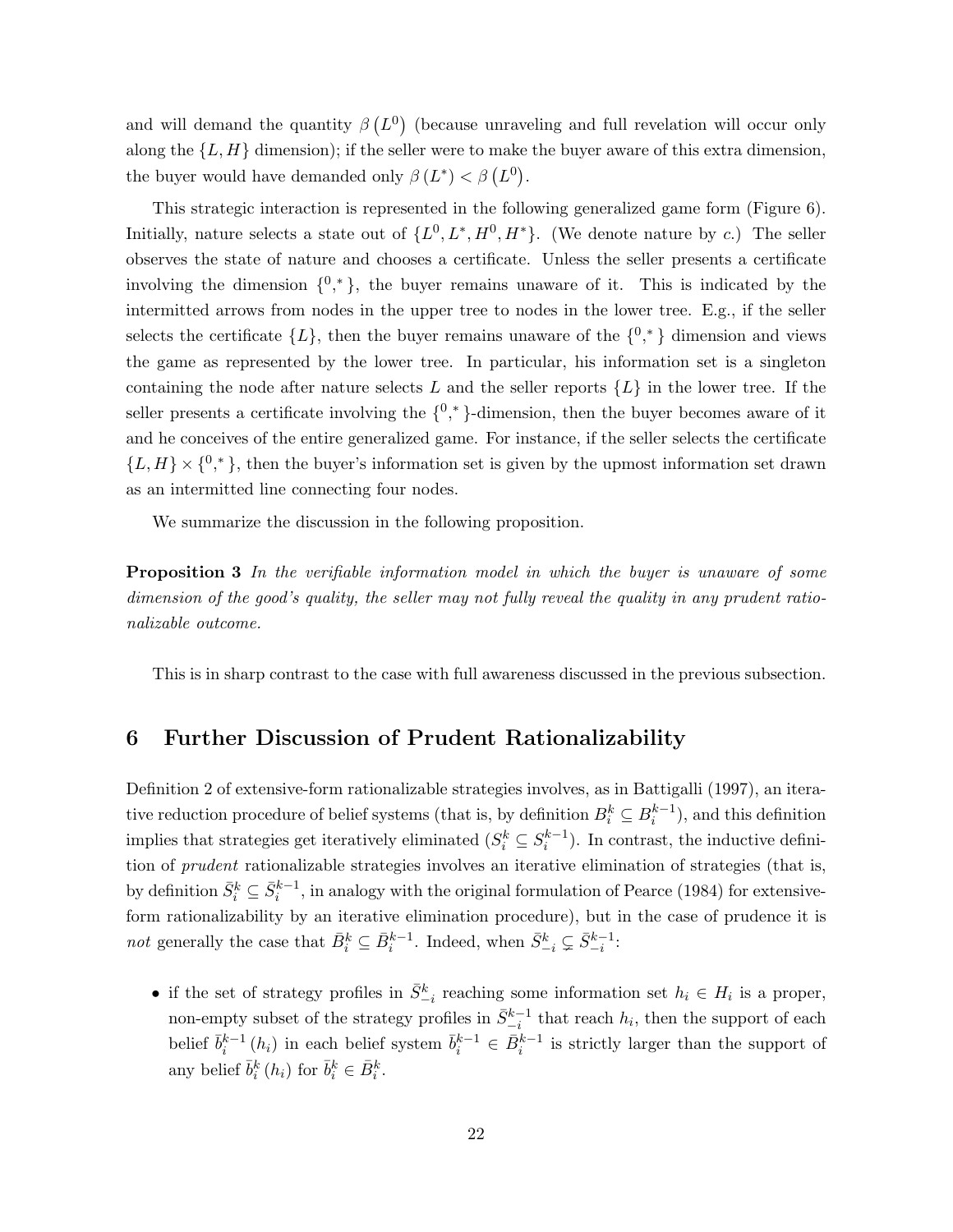

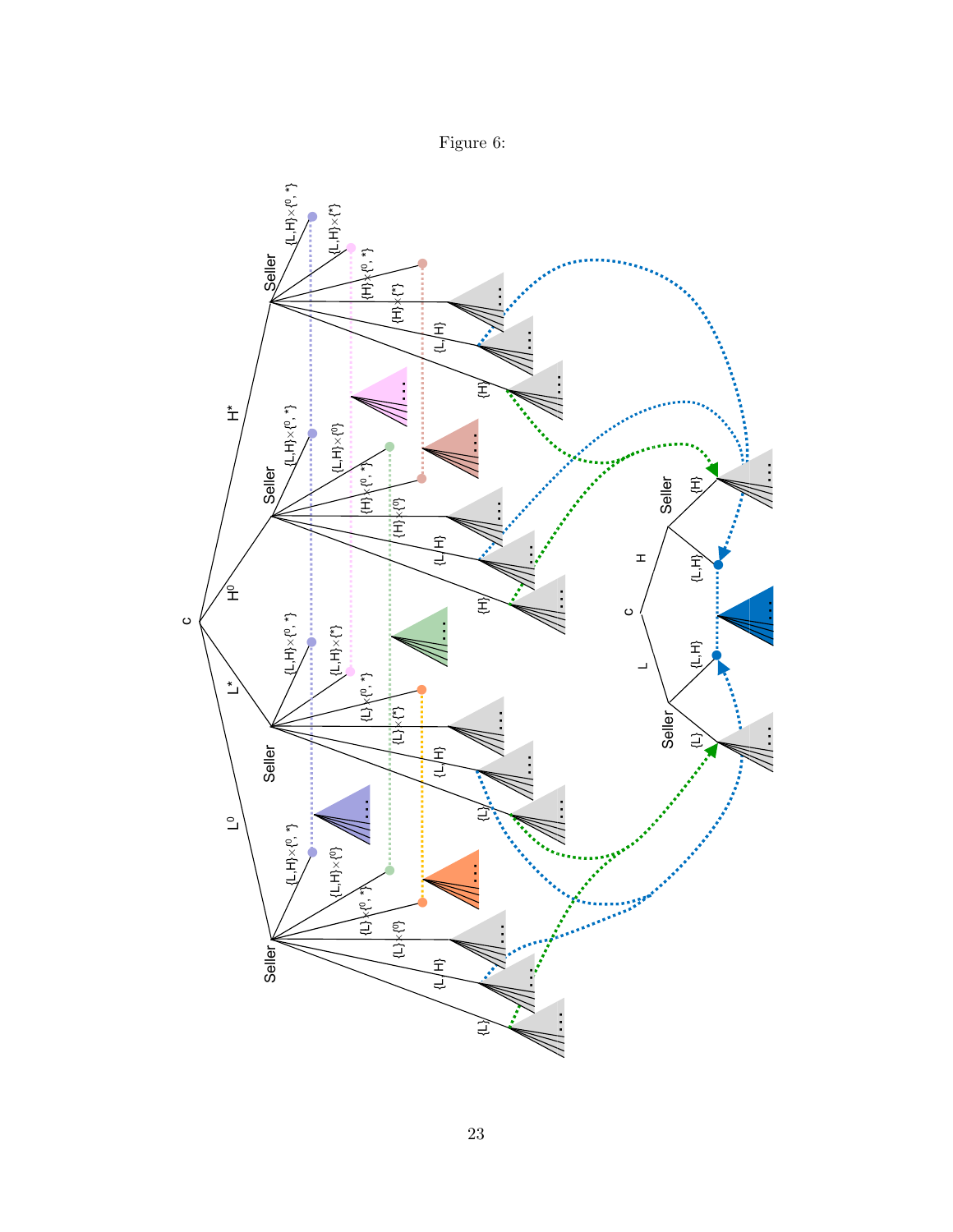• For information sets  $h_i$  not reached by  $\bar{S}_{-i}^k$ , there is no restriction (beyond conditional probabilities) on  $\bar{b}_i^k(h_i)$  for  $\bar{b}_i^k \in \bar{B}_i^k$ . No such restriction is needed, because if we define

 $m_{h_i}^k = \max \left\{m < k : \text{ there exists } s_{-i} \in \bar{S}_{-i}^m \text{ that reaches } h_i \right\}$ 

then for  $s_i^k \in \bar{S}_i^k$  the restrictions on i's actions  $s_i^k(h_i)$  at  $h_i$  were already determined at stage  $m_{h_i}^k$ , since by definition  $s_i^k \in \bar{S}_i^k \subseteq \bar{S}_i^{m_{h_i}^k}$ .

Is it nevertheless feasible to define prudent rationalizability via a reduction process of belief systems? Asheim and Perea (2005) proposed to look at systems of conditional lexicographic probabilities – belief systems in which each belief at an information set is itself a *lexicographic* probability system (Blume, Brandenburger and Dekel 1991) about the other players' strategy profiles. Using belief systems which are conditional lexicographic probabilities we could, in the spirit of Stahl (1995), put forward an equivalent definition of prudent rationalizable strategies involving an iterative reduction procedure of belief systems rather than an iterative elimination procedure of strategies. In each round of the procedure, the surviving belief systems would be those in which at each information set, ruled-out strategy profiles of the other players (i.e., strategy profiles outside  $\bar{S}_{-i}^{m_{h_i}^k}$ ) would be deemed infinitely less likely than the surviving strategy profiles, but infinitely more likely than strategy profiles which had already been eliminated in previous rounds. We leave the precise formulation of such an equivalent definition to future work.

In their paper, Asheim and Perea (2005) proposed the notion of quasi-perfect rationalizability, which also involves the idea of cautious beliefs. Quasi-perfect rationalizability is distinct from our notion of prudent rationalizability. The difference is that with prudent rationalizability (as with extensive-form rationalizability), a player does not need to believe that another player's future behavior must be rationalizable to a higher order than that exhibited by that other player in the past; in contrast, with the quasi-perfect rationalizable strategies of Asheim and Perea (2005), a player should ascribe to her opponent the highest possible level of rationality in the future even if this opponent has already proved to be less rational in the past. That's why quasi-perfect rationalizability implies backward induction in generic perfect information games, while our prudent rationalizable strategies need not coincide with the backward induction strategies in such games (though they do generically lead to the backward induction path – the argument is the same as in Reny 1992 and Battigalli 1997, since in generic perfect information games prudent rationalizability coincides with extensive-form rationalizability in terms of realized paths).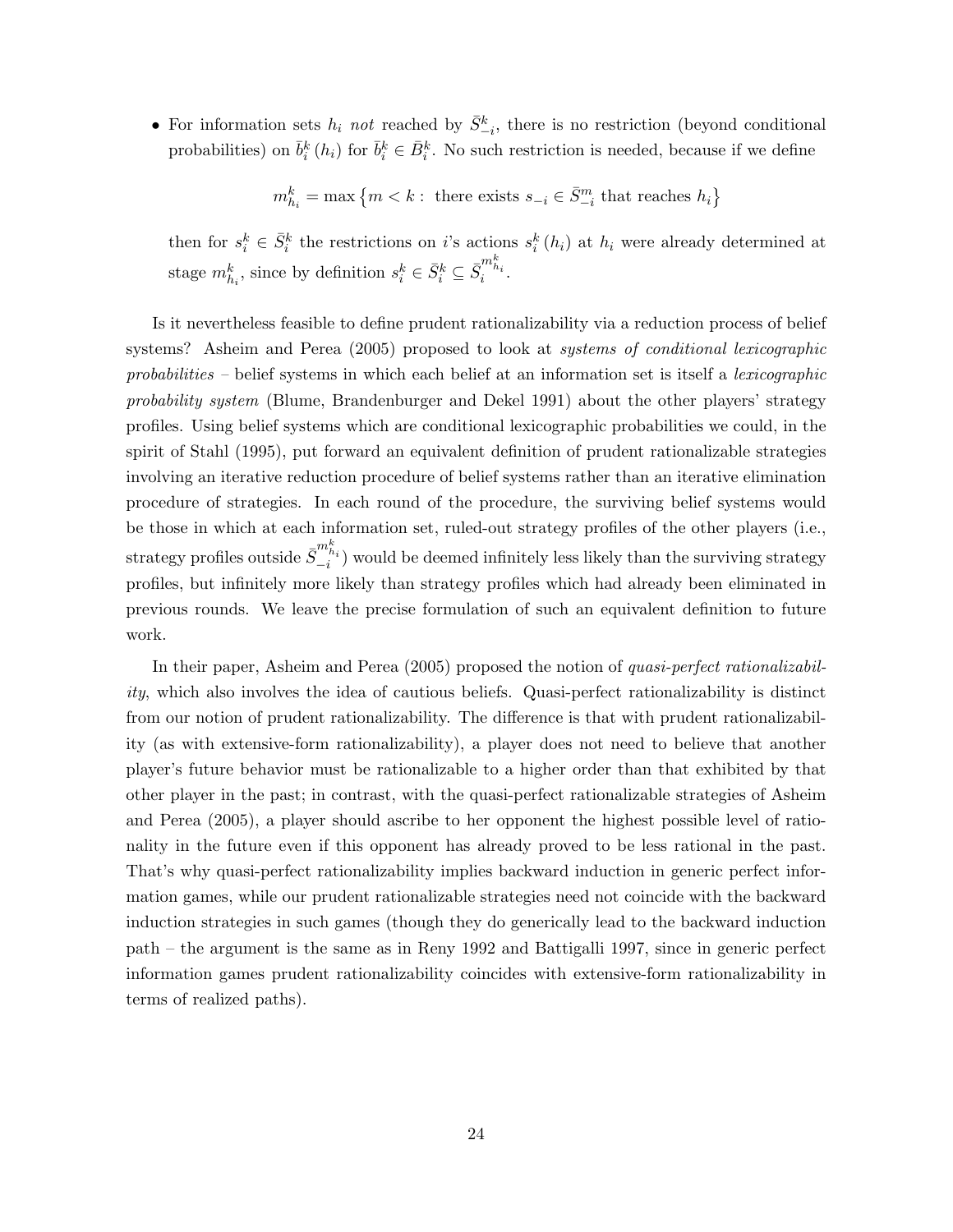### A Proofs

#### Proof of Theorem 1

First, observe that  $\bar{B}_i^k \neq \emptyset$  for every  $k \geq 1$ , because if an information set  $h_i \in H_i$  is reached by some  $s_{-i} \in \bar{S}_{-i}^{k-1}$ , then  $s_{-i}$  reaches also all of i's information sets that precede  $h_i$  in the tree  $T_{h_i}.$ 

We proceed by induction.  $\bar{S}_i^0 = S_i$  and hence non-empty. Notice also that for every  $b_i \in \bar{B}_i^1$ , a standard backward induction procedure on the arborescence of information sets  $H_i$  yields a strategy  $s_i \in \bar{S}_i^1$  with which player i is rational for all  $h_i \in H_i$  given  $b_i$ .

Suppose, inductively, we have already shown that for all  $i \in I$   $\bar{S}_i^{k-1} \neq 0$  (and hence that  $\bar{S}_{-i}^{k-1} \neq 0$ ), and also that for every  $b_i \in \bar{B}_i^{k-1}$  there exists a strategy  $s_i \in \bar{S}_i^{k-1}$  with which player i is rational for all  $h_i \in H_i$  given  $b_i$ .

Let  $b_i \in \bar{B}_i^k$ . Let  $\dot{H}_i \subseteq H_i$  be the set of i's information sets not reached by any profile  $s_{-i} \in \bar{S}_{-i}^{k-1}$  but reached by some profile  $s_{-i} \in \bar{S}_{-i}^{k-2}$ . If  $\dot{H}_i \neq \emptyset$ , for every  $h_i \in \dot{H}_i$  with no predecessor in  $\dot{H}_i$ , modify (if necessary)  $b_i(h_i)$  so as to have full support on the profiles in  $\bar{S}_{-i}^{k-2}$ that reach  $h_i$ , and in succeeding information sets modify  $b_i$  by Bayes rule whenever possible. Denote the modified belief system by  $\dot{b}_i$ . Then by construction also  $\dot{b}_i \in \bar{B}_i^k$ .

Consider a sequence of belief systems  $b_{i,n} \in \bar{B}_i^{k-1}$  such that

$$
\dot{b}_{i} = \left(\dot{b}_{i} \left(h_{i}'\right)\right)_{h_{i}' \in H_{i}} \equiv \left(\lim_{n \to \infty} b_{i,n} \left(h_{i}'\right)\right)_{h_{i}' \in H_{i}}.
$$

To construct such a sequence  $b_{i,n} \in \bar{B}_i^{k-1}$ , for every information set  $h'_i \in H_i$  not reached by any  $s_{-i} \in \bar{S}_{-i}^{k-1}$  define  $b_{i,n}(h'_i) = \dot{b}_i(h'_i)$  for every  $n \geq 1$ ; and for every  $h'_i \in H_i$  with no predecessors but reached by some profile  $s_{-i} \in \bar{S}_{-i}^{k-1}$  define  $b_{i,n}(h'_i) \in \Delta\left(\bar{S}_{-i}^{k-1}\right)$  to be any converging sequence of beliefs such that for every  $n \geq 1$  the support of  $b_{i,n}$   $(h'_i)$  is the subset of profiles in  $\bar{S}_{-i}^{k-2}$  that reach  $h'_i$ , while  $\lim_{n\to\infty} b_{i,n} (h'_i) = \dot{b}_i (h'_i)$ . In succeeding information sets reached by some  $s_i \in \bar{S}_{-i}^{k-1}$  define  $b_{i,n}(h'_i)$  by conditioning whenever possible.

Given such a sequence of belief systems  $b_{i,n} \in \bar{B}_i^{k-1}$ , let  $s_{i,n} \in \bar{S}_i^{k-1}$  be a corresponding sequence of strategies with the property that given  $b_{i,n}$ , it is the case that with the strategy  $s_{i,n}$ player *i* is rational at every  $h_i \in H_i$ . Since player *i* has finitely many strategies, some strategy  $s_i$  appears infinitely often in the sequence  $s_{i,n}$ . Since expected utility is linear in beliefs and hence continuous, also given  $\dot{b}_i$  it is the case that with the strategy  $s_i$  player i is rational at every  $h_i \in H_i$ . Hence  $s_i \in \bar{S}_i^k$  as well.

Now, since player *i*'s set of strategies  $S_i$  is finite and by definition  $\bar{S}_i^{k+1} \subseteq \bar{S}_i^k$  for every  $k \geq 1$ , for some  $\ell$  we eventually get  $\bar{S}_i^{\ell} = \bar{S}_i^{\ell+1}$  for all  $i \in I$  and hence  $\bar{B}_i^{\ell+1} = \bar{B}_i^{\ell+2}$  for all  $i \in I$ .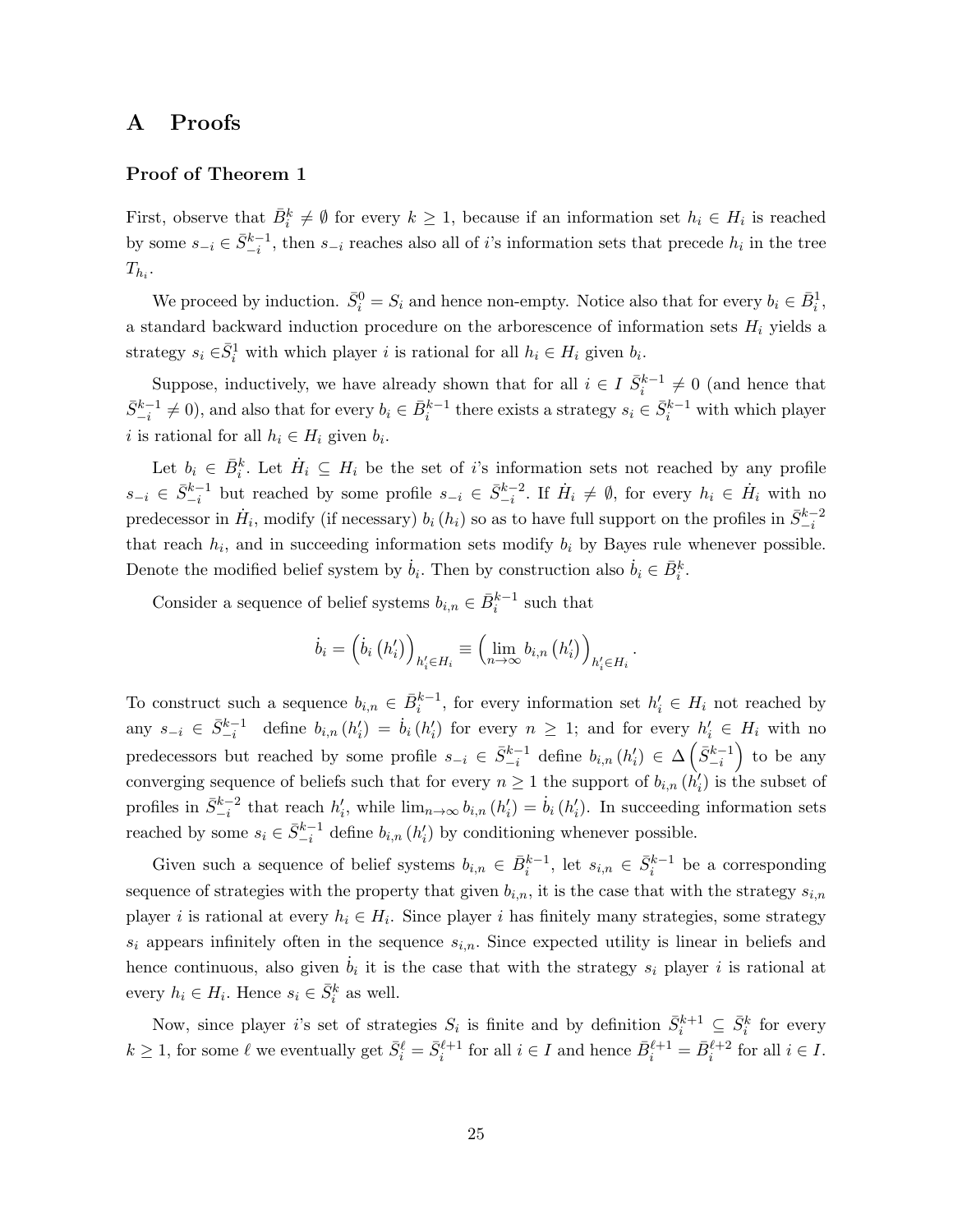Inductively,

$$
\emptyset \neq \bar{S}_i^{\ell} = \bar{S}_i^{\ell+1} = \bar{S}_i^{\ell+2} = \dots
$$

and therefore

$$
\bar{S}^{\infty}_i = \bigcap_{k=1}^{\infty} \bar{S}^k_i = \bar{S}^{\ell}_i \neq \emptyset
$$

as required.  $\Box$ 

### Proof of Proposition 1

 $\bar{B}_{DM}^1$  contains belief systems in which in the information set  $\left\{\delta_{1|_{\{\omega_1,\omega_2\}}}, \delta_{2|_{\{\omega_1,\omega_2\}}}, \delta_{4|_{\{\omega_1,\omega_2\}}}\right\}$ (which follows the announcement of only  $\omega_2$  by the Announcer) the DM's belief assigns high probabilities to  $\delta_{2|_{\{\omega_1,\omega_2\}}}, \delta_{4|_{\{\omega_1,\omega_2\}}}$ . The strategies in  $\bar{S}_{DM}^1$  corresponding to these belief systems prescribe 'middle' to the DM in the information set  $\left\{ \delta_{1|_{\{\omega_1,\omega_2\}}}, \delta_{2|_{\{\omega_1,\omega_2\}}}, \delta_{4|_{\{\omega_1,\omega_2\}}} \right\}$  . The crucial point is that  $\bar{B}^2_{Announce}$  contains *only* belief systems that assign strictly positive probabilities to these strategies of the DM. Thus, with *any* belief system in  $\bar{B}^2_{Announceer}$ , it is sub-optimal for the Announcer to announce  $\omega_2$  in the announcer's information set  $\{\delta_1\}$ , in which the Announcer is certain of  $\omega_1$ .<sup>8</sup> Hence,  $\bar{S}_{Announce}^2$  does not contain strategies in which the Announcer announces just  $\omega_2$  when the announcer's information set is  $\{\delta_1\}$ . We conclude that  $\bar{B}_{DM}^3$  contains only belief systems in which the belief at the information set  $\left\{ \delta_{1|_{\{\omega_1,\omega_2\}}}, \delta_{2|_{\{\omega_1,\omega_2\}}}, \delta_{4|_{\{\omega_1,\omega_2\}}} \right\}$  assigns probability zero to  $\delta_{1|_{\{\omega_1,\omega_2\}}}$ . Hence,  $\bar{S}_{DM}^3$  contains only strategies with which the DM chooses 'middle' at the information set  $\left\{ \delta_{1|_{\{\omega_1,\omega_2\}}}, \delta_{2|_{\{\omega_1,\omega_2\}}}, \delta_{4|_{\{\omega_1,\omega_2\}}} \right\}$ .

Furthermore, already  $\bar{S}_{DM}^1$  contains only strategies with which the DM chooses 'left' at the information set  $\left\{ \delta_{1|_{\{\omega_1,\omega_3\}}}, \delta_{3|_{\{\omega_1,\omega_3\}}}, \delta_{4|_{\{\omega_1,\omega_3\}}} \right\}$  (i.e., when the Announcer announces just the new state  $\omega_3$ ). This is because prudent rationalizability implies that all the belief systems in  $\bar{B}_{DM}^1$  assign a positive probability to strategies of the Announcer with which the Announcer announces the new state  $\omega_3$  even when the Announcer's information set (from the point of view of the DM!) is  $\left\{ \delta_{1|_{\left\{ \omega_{1},\omega_{3}\right\} }}\right\}$  or  $\left\{ \delta_{4|_{\left\{ \omega_{1},\omega_{3}\right\} }}\right\}$ .

Also,  $\bar{B}_{DM}^1$  contains belief systems in which the DM's belief in the information set  $\{\delta_1,\delta_2,\delta_3,\delta_4\}$ (when the Announcer announces both new states  $\omega_2, \omega_3$ ) assigns high probability to  $\delta_2$ . The strategies in  $\bar{S}_{DM}^1$  corresponding to these belief systems prescribe 'middle' to the DM in the information set  $\{\delta_1, \delta_2, \delta_3, \delta_4\}$ . Hence,  $\bar{B}_{Announce}^2$  contains *only* belief systems that assign strictly positive probabilities to these strategies of the DM. Thus, with *any* belief system in  $\bar{B}^2_{Announce}$ , it is sub-optimal for the Announcer to announce both  $\omega_2$  and  $\omega_3$  in the announcer's information sets  $\{\delta_1\}$  and  $\{\delta_3\}$ . Similarly,  $\bar{B}_{DM}^1$  contains belief systems in which the DM's belief in the information set  $\{\delta_1, \delta_2, \delta_3, \delta_4\}$  assigns high probability to  $\delta_1$ . The strategies in  $\bar{S}_{DM}^1$  corre-

<sup>&</sup>lt;sup>8</sup>Because according to every belief system in  $\bar{B}^2_{Announce}$ , announcing just  $\omega_2$  will lead the DM with a positive probability to choose 'middle'.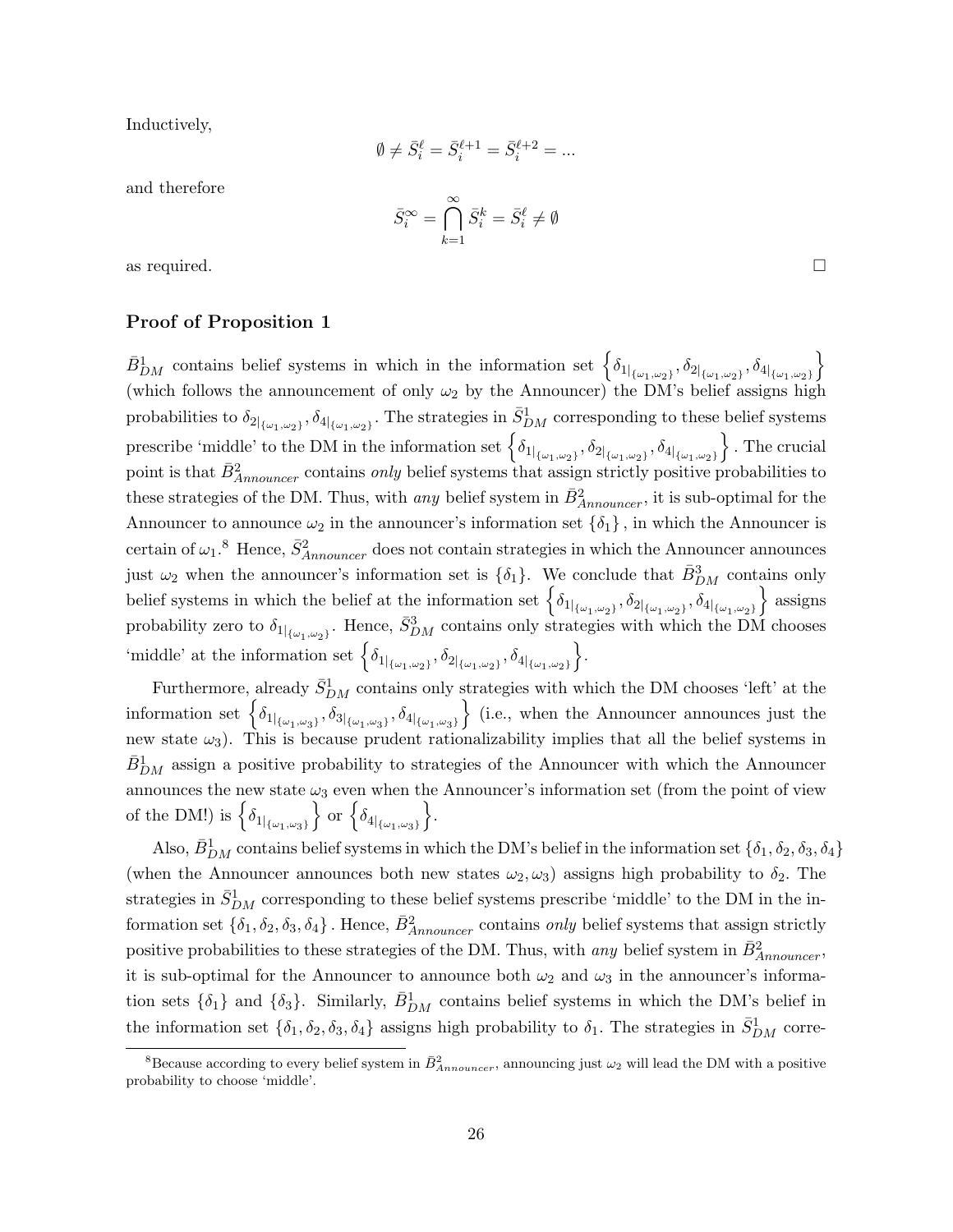sponding to these belief systems prescribe 'left' to the DM in the information set  $\{\delta_1, \delta_2, \delta_3, \delta_4\}$ . Hence,  $\bar{B}^2_{Announce}$  contains *only* belief systems that assign strictly positive probabilities to these strategies of the DM. Thus, with *any* belief system in  $\bar{B}^2_{Announceer}$ , it is sub-optimal for the Announcer to announce both  $\omega_2$  and  $\omega_3$  in the Announcer's information sets  $\{\delta_1\}$ ,  $\{\delta_2\}$  or  $\{\delta_3\}$ . We conclude that  $\bar{B}_{DM}^3$  contains only belief systems in which the belief at the information set  $\{\delta_1,\delta_2,\delta_3,\delta_4\}$  assigns probability zero to  $\delta_1,\delta_2,\delta_3$ . That is,  $\bar{B}_{DM}^3$  contains only belief systems that assign probability 1 to  $\delta_4$  at the information set  $\{\delta_1, \delta_2, \delta_3, \delta_4\}$ . Hence,  $\bar{S}_{DM}^3$  contains only strategies with which the DM chooses 'right' at the information set  $\{\delta_1, \delta_2, \delta_3, \delta_4\}.$ 

We thus conclude that  $\bar{S}_{DM}^3$  contains a unique strategy  $s_{DM}^*$ . This strategy prescribes the DM to choose 'left' in the information set  $\left\{\delta_{1\vert_{\{\omega_1\}}}\right\}$  (i.e., when the Announcer does not an- $\mathcal{S}_{\{0\}_{\{\omega_1,\omega_2\}},\delta_{\{0\}_{\{\omega_1,\omega_2\}}}, \delta_{\{0\}_{\{\omega_1,\omega_2\}},\delta_{\{0\}_{\{\omega_1,\omega_2\}}}\}$ (i.e., when the Announcer announces just the new state  $\omega_2$ ), to choose 'left' in the information  $\text{set }\left\{ \delta_{1|_{\left\{ \omega_{1},\omega_{3}\right\} }},\delta_{3|_{\left\{ \omega_{1},\omega_{3}\right\} }},\delta_{4|_{\left\{ \omega_{1},\omega_{3}\right\} }}\right\}$  (i.e., when the Announcer announces just the new state  $\omega_{3}$ ) and to choose 'right' in the information set  $\{\delta_1, \delta_2, \delta_3, \delta_4\}$  (i.e., when the Announcer announces both new states  $\omega_2, \omega_3$ .<sup>9</sup>

### Proof of Proposition 2

When the buyer is confronted with the certificate  $\{q_n\}$ , his unique level-1 (prudent) rationalizable action is to buy  $\beta(q_n)$ , while when he is confronted with some range  $\{q_m, \ldots, q_n\}$  all the quantities in the interval  $[\beta(q_m), \beta(q_n)]$  are level-1 (prudent) rationalizable (because any posterior belief of the buyer about the qualities with support  $\{q_m, \ldots, q_n\}$  can be derived from a belief of the buyer that the seller provides the certificate  $\{q_m, \ldots, q_n\}$  with an appropriate probability  $r_i$  when the seller knows that the quality is  $q_i \in \{q_m, \ldots, q_n\}$ . Consequently, the only level-2 prudent rationalizable strategies of the seller are those in which she provides the certificate  $\{q_n\}$  when the quality is  $q_n$  (because any other certificate that she can provide  ${q_m, \ldots, q_n}$  will yield an expected sale strictly smaller than  $\beta(q_n)$  with a full support belief about the level-1 prudent rationalizable strategies of the buyer, that have actions in the range  $[\beta(q_m), \beta(q_n)]$ ).

Assume, inductively, that we have already proved that in all the level- $(2k-1)$  prudent rationalizable strategies of the buyer, for every  $i = 0, \ldots, k - 1$  he buys the quantity  $\beta(q_{n-i})$ when confronted with a certificate of the form  $\{q_{n-i}, \ldots, q_\ell\}$ , and that in all the level-2k prudent rationalizable strategies of the seller she indeed provides such a certificate when the quality is  $q_{n-i}$ . Then in all the level- $(2k+1)$  (prudent) rationalizable strategies of the buyer, he buys the quantity  $\beta(q_{n-k})$  when confronted with a certificate of the form  $\{q_{n-k}, \ldots, q_\ell\}$ . (This is because he believes that such a certificate could only be presented to him with the quality  $q_{n-k}$ .

<sup>&</sup>lt;sup>9</sup>This is also the unique strategy of the DM which is part of an awareness equilibrium satisfying reasoning refinement in Ozbay (2007).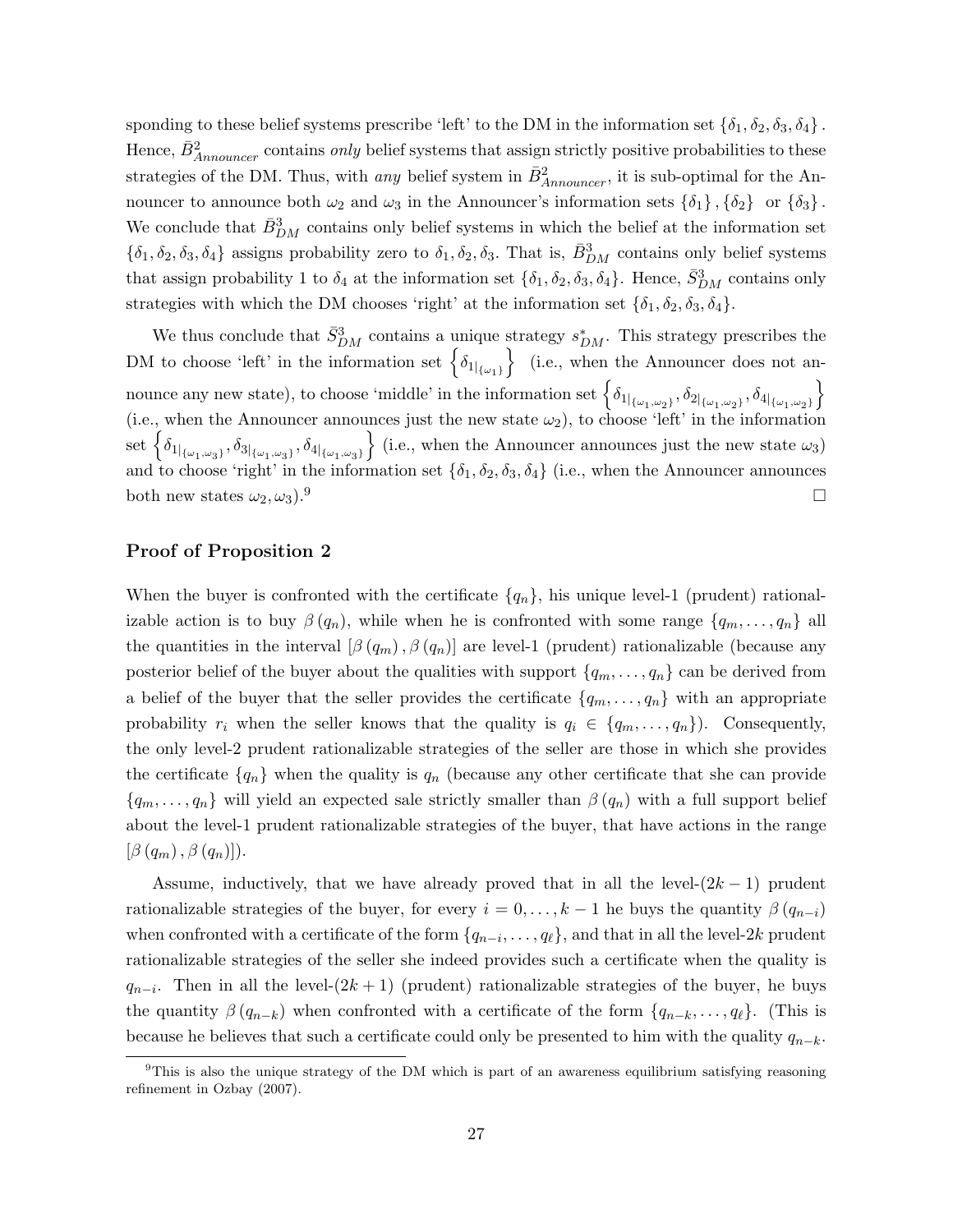By the induction hypothesis, with each higher quality all the level- $2k$  prudent rationalizable strategies of the seller present a certificates where that higher value is the minimal value.) Furthermore, when confronted with some range  $\{q_m, \ldots, q_{n-k}, \ldots, q_\ell\}$  all the quantities in the interval  $\left[\beta(q_m), \beta(q_{n-k})\right]$  are level- $(2k+1)$  (prudent) rationalizable (because any posterior belief of the buyer about the qualities with support  $\{q_m, \ldots, q_{n-k}\}\)$  can be derived from a belief of the buyer on the level- $2k$  prudent rationalizable strategies of the seller in which the seller provides the certificate  $\{q_m, \ldots, q_\ell\}$  with an appropriate probability  $r_i$  when the seller knows that the quality is  $q_i \in \{q_m, \ldots, q_{n-k}\}\)$ .

Consequently, in all the level- $(2k + 2)$  prudent rationalizable strategies of the seller she provides the certificate  $\{q_{n-k}, ..., q_\ell\}$  when the quality is  $q_{n-k}$  (because any other certificate that she can provide  $\{q_m, \ldots, q_{n-k}, \ldots, q_\ell\}$  will yield an expected sale strictly smaller than  $\beta(q_{n-k})$  with a full support belief about the level- $(2k+1)$  prudent rationalizable strategies of the buyer, that have actions in the range  $[\beta(q_m), \beta(q_{n-k})]$ .

Hence, the inductive claim obtains in particular for  $k = n - 1$ , concluding what we wanted to prove.  $\Box$ 

## References

- [1] Asheim, G.B. and A. Perea (2005). Sequential and quasi-perfect rationalizability in extensive games, Games and Economic Behavior 53, 15–42.
- [2] Battigalli, P. (2006). Rationalization in signaling games: Theory and applications, International Game Theory Review 8, 67–93.
- [3] Battigalli, P. (1997). On rationalizability in extensive games, Journal of Economic Theory 74, 40–61.
- [4] Battigalli, P. (1996). Strategic rationality orderings and the best rationalization principle, Games and Economic Behavior 13, 178–200.
- [5] Battigalli, P. and M. Siniscalchi (2002). Strong belief and forward induction reasoning, Journal of Economic Theory 106, 356–391.
- [6] Blume, L., Brandenburger, A., and E. Dekel (1991). Lexicographic probabilities and choice under uncertainty, Econometrica 69, 61–79.
- [7] Brandenburger, A. and A. Friedenberg (2007). The relationship between rationality on the matrix and the tree, mimeo.
- [8] Chen J. and S. Micali (2013). The order independence of iterated dominance in extensive games, Theoretical Economics 8, 125–163.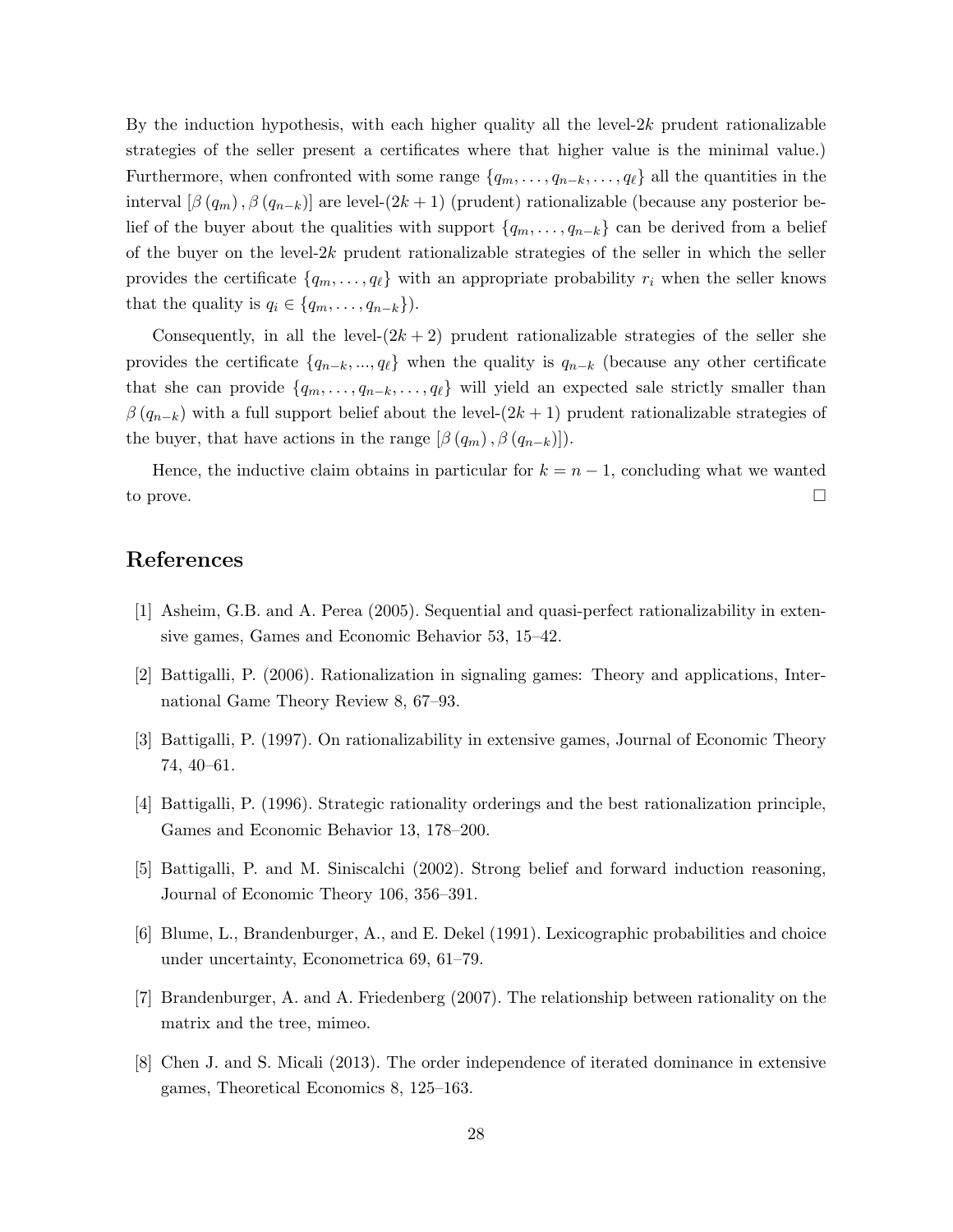- [9] Feinberg, Y. (2012). Games with unawareness, mimeo.
- [10] Filiz-Ozbay, E. (2012). Incorporating unawareness into contract theory, Games and Economic Behavior 76, 181–194.
- [11] Grant, S. and J. Quiggin (2013). Inductive reasoning about unawareness, Economic Theory 54, 717–755.
- [12] Grossman, S.J. (1981). The informational role of warranties and private disclosure of product quality, Journal of Law and Economics 24, 461–483.
- [13] Grossman, S.J. and O. Hart (1980). Disclosure laws and takeover bids, Journal of Finance 35, 323–334.
- [14] Guarino, P. (2017). An epistemic characterization of extensive-form rationalizability in dynamic games with unawareness, Maastricht University.
- [15] Halpern, J. and L.C. Rˆego (2014). Extensive games with possibly unaware players, Mathematical Social Sciences 70, 42–58.
- [16] Heifetz, A., Meier, M., and B.C. Schipper (2013). Dynamic unawareness and rationalizable behavior, Games and Economic Behavior 81, 50–68.
- [17] Heifetz, A. and A. Perea (2015). On the outcome equivalence of backward induction and extensive form rationalizability, International Journal of Game Theory 44, 37–59.
- [18] Li, Y.X. and B.C. Schipper (2018a). Strategic reasoning in persuasion games: An Experiment, University of California, Davis.
- [19] Li, Y.X. and B.C. Schipper (2018b). Disclosure under unawareness: An experiment, University of California, Davis.
- [20] Meier, M. and B.C. Schipper (2014). Bayesian games with unawareness and unawareness perfection, Economic Theory 56, 219–249.
- [21] Meier, M. and B.C. Schipper (2012). Conditional dominance in games with unawareness, University of California, Davis.
- [22] Milgrom, P. (2008). What the seller won't tell you: persuasion and disclosure in markets, Journal of Economic Perspectives 22, 115–131.
- [23] Milgrom, P. (1981). Good news and bad news: representation theorems and applications. The Bell Journal of Economics 12, 380–391.
- [24] Milgrom, R. and J. Roberts (1986). Relying on the information of interested parties, Rand Journal of Economics 17, 18–32.